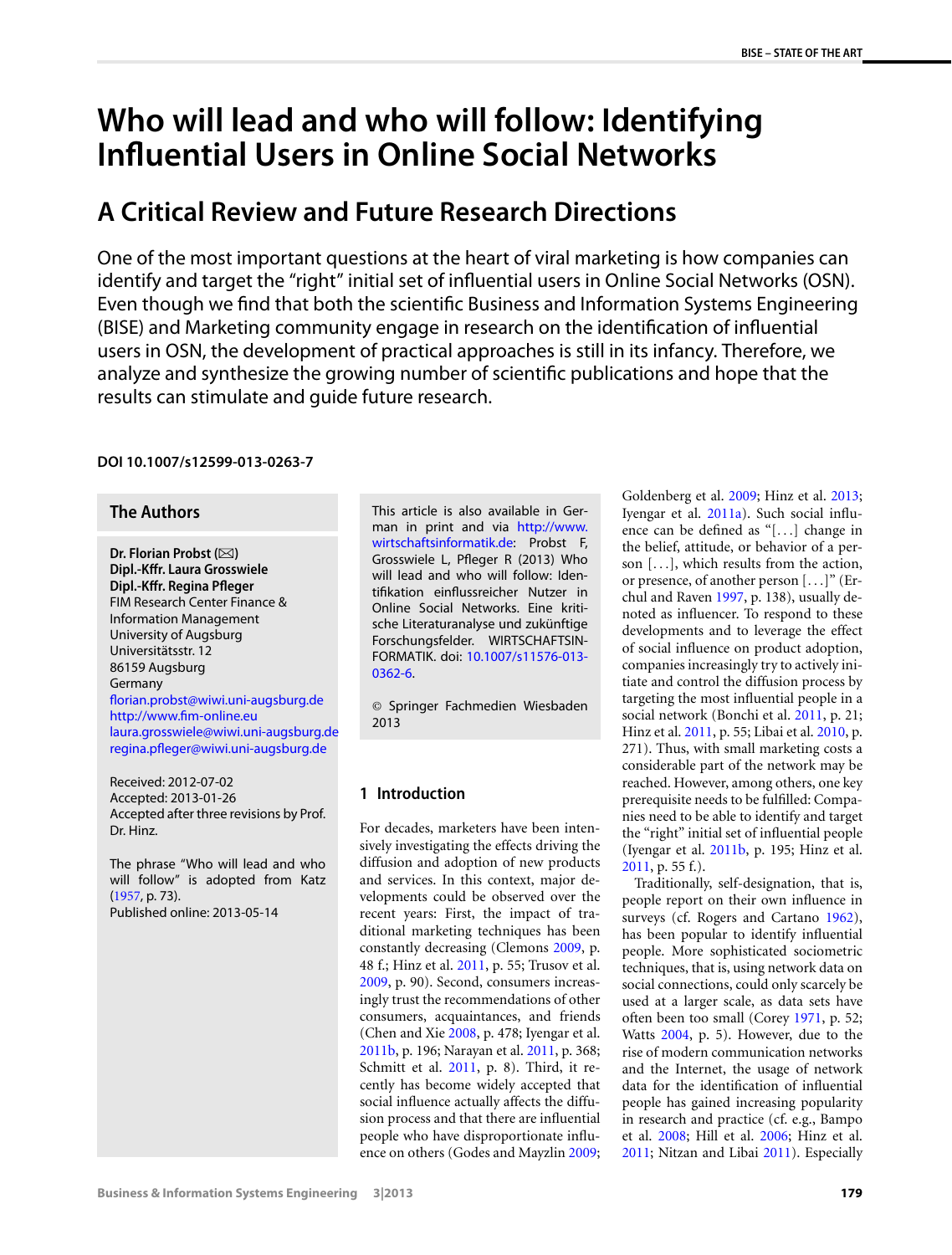along with the explosive growth of the phenomenon of Online Social Networks (OSN) to currently more than one billion active users and 140 billion friendship connections as of October 2012 solely on Facebook (Facebook [2012](#page-12-6)), identifying influential users in OSN is receiving a great deal of attention in recent years (Bonchi et al. [2011,](#page-12-3) p. 21; Hinz et al. [2013](#page-13-6); Katona et al. [2011,](#page-13-11) p. 426). Besides mere social connections, which for instance could be observed in telecommunication networks as well, OSN allow for analyzing the diffusion process taking into account additional information such as detailed demographic data, personal interests, the level of activity with respect to different technical features of OSN (e.g., comments, likes), and partly even the content and sentiment of communication (e.g., in public wallposts). Moreover, users thereby usually reveal more information than in an offline context, as online communications tend to be more uninhibited, creative, and blunt (Wellman et al. [1996,](#page-14-4) p. 213). Thus, OSN provide a unique and vast amount of user data (also referred to as "digital trace data", cf. Howison et al. [2011](#page-13-12)) that was not available before and can now be lever-aged for marketing purposes<sup>[1](#page-1-0)</sup> (Bonchi et al. [2011](#page-12-3), p. 2; Katona et al. [2011,](#page-13-11) p. 425 f.; Subramani and Rajagopalan [2003,](#page-14-5) p. 301).

However, the development of practical approaches for the identification of influential users in OSN is still in its infancy (Richter et al. [2011](#page-14-6), p. 98) and researchers face numerous challenges: First, the processing of previously unknown large amounts of (digital trace) data and the consequently required scalability of existing approaches for the identification of influential people are not trivial (cf. e.g., Watts [2004\)](#page-14-3). Second, research based on such data faces numerous validity issues (cf. Howison et al. [2011\)](#page-13-12) and several sources of bias might confound the identification of influential users in OSN (cf. Sect. [2.1](#page-2-0)). Third, findings from research on viral marketing and the identification of influential people in an offline environment or from the "old Internet" may not be transferred to the context of OSN without critical reflection (cf. e.g., Brown et al. [2007;](#page-12-7) Eccleston and Griseri [2008](#page-12-8), p. 608; Howison et al. [2011](#page-13-12), p. 768; Susarla et al. [2012](#page-14-7)). Therefore, further research is needed in order to overcome these challenges and to achieve a better understanding in research and practice.

What can a critical literature review contribute? We believe that the growing number of publications on the identification of influential users in OSN needs to be analyzed and synthesized to assess the applied methods, knowledge, and theories (Scandura and Williams [2000](#page-14-8)) as well as to identify research gaps that can be addressed in future research (Webster and Watson [2002\)](#page-14-9). For our following analysis, we define OSN as "[*...*] webbased services that allow individuals to (1) construct a public or semi-public profile within a bounded system, (2) articulate a list of other users with whom they share a connection, and (3) view and traverse their list of connections and those made by others within the system" (Boyd and Ellison [2007](#page-12-9), p. 211) but focus on user-oriented sites (Pallis et al. [2011](#page-13-13), p. 220), "[*...*] where, to a certain extent, networking is the main preoccupation" (Beer [2008](#page-12-10), p. 518). In contrast, content-oriented sites such as Twitter, YouTube, or Flickr exhibit some features of OSN but are rather microblogging sites or content communities with different characteristics than OSN (Heidemann et al. [2012](#page-13-14), p. 3867; Pallis et al. [2011](#page-13-13), p. 220; Richter et al. [2011,](#page-14-6) p. 90; Smith et al. [2012,](#page-14-10) p. 103). For instance, Wu et al. ([2011](#page-14-11), p. 707) found that Twitter "[*...*] does not conform to the usual characteristics of social networks, which exhibit much higher reci-procity [...] (Kossinets and Watts [2006\)](#page-13-15)". Prior research also emphasizes that on content-oriented sites "[*...*] the primary motivation and goal of the majority of users is the content instead of socialization" (Laine et al. [2011,](#page-13-16) p. 2). Some content-oriented sites are therefore even perceived as a "[*...*] mixture of oneway mass communications and reciprocated interpersonal communications" (Wu et al. [2011](#page-14-11), p. 707). Consequently, (partly) different data can be collected in OSN and content-oriented sites (e.g., friendship connections in Facebook versus followers in Twitter). Treating them interchangeably might raise several validity issues along the chain of reasoning when drawing conclusions on a construct under consideration (e.g., social influence) based on data from these information systems (i.e., a content-oriented site or an OSN) (cf. Howison et al. [2011,](#page-13-12)

p. 772). For instance, theoretical cohesion might not be given when operationalizing constructs deduced from theories on (offline) *social networks* with data from content-oriented sites. Before further research can focus on the identification of influential users in content-oriented sites and commonalities and differences to their identification in OSN, this paper aims at laying the foundations by concentrating on OSN as the currently predominant phenomenon. Thereby, two particular perspectives are taken into account (cf. Poeppelbuss et al. [2011](#page-14-12), p. 506): A research perspective that relates to the theoretical and methodological aspects and a practitioner's perspective that covers issues relevant to users of approaches for the identification of influential users in OSN.

The remainder of this paper is organized as follows: In the next Section, we provide an overview on important foundations from the context of social influence as well as from the identification of influential people in social networks and delineate three research questions (Q): (Q.1) How are influential users characterized in the context of OSN? (Q.2) Which approaches have been developed and applied for the identification of influential users in OSN? (Q.3) How have these approaches been evaluated and which implications have been derived? In Sect. [3](#page-4-0), we outline the procedure of our structured literature search. In the subsequent Sect. [4,](#page-5-0) we present our findings regarding the three research questions and critically discuss the identified articles from a research perspective. By highlighting nine implications of our literature review, we point out future research directions in Sect. [5.](#page-9-0) These may also be beneficial for an audience from practice who adopt approaches for the identification of influential users. Finally, in Sect. [6](#page-11-0) we draw an overall conclusion and explicate limitations.

## <span id="page-1-1"></span>**2 Foundations and Research Questions**

As previously mentioned, marketers aim at targeting the most influential people in social networks in order to initiate a diffusion process that makes it possible to reach a large part of a network with small marketing cost (Bonchi et al. [2011,](#page-12-3)

<span id="page-1-0"></span><sup>1</sup>For a critical discussion of related fundamental problems such as the access to data from OSN, privacy issues, and validity concerns see for instance Howison et al. ([2011\)](#page-13-12), Lazer et al. [\(2009](#page-13-17)) and with respect to the identification of influential users in OSN Sect. [5](#page-9-0).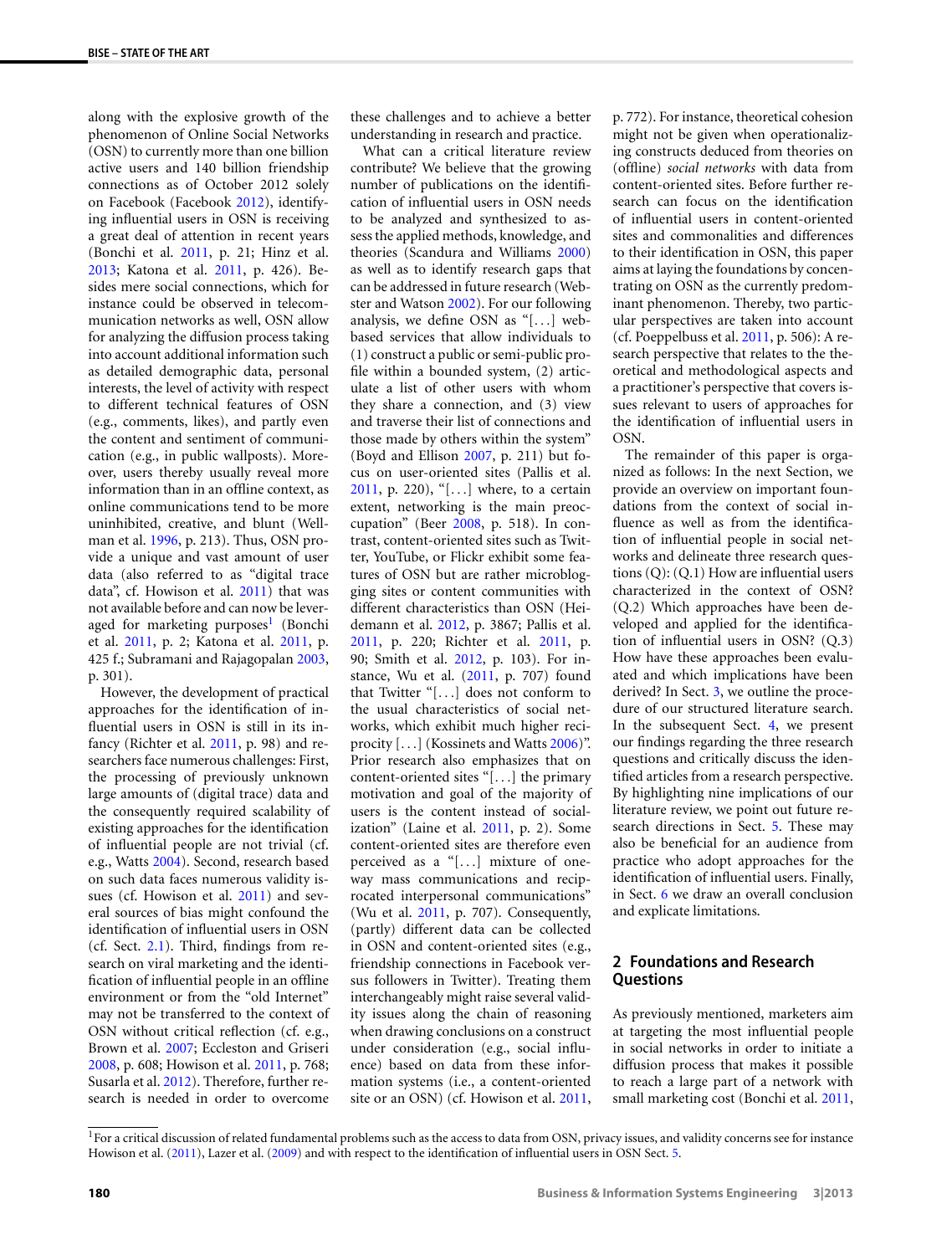p. 21). To do so, three key assumptions need to be fulfilled (Iyengar et al. [2011b,](#page-13-2) p. 195): (1) social influence ought to be at work, (2) there actually have to be influential people in the social network who have disproportionate influence on others, and (3) companies need to be able to identify and target these influential people. With respect to these three assumptions, we briefly review relevant literature from economics, marketing, and sociology beyond the context of OSN that constitutes the foundation for research on the identification of influential users in OSN. In doing so, we also derive our research questions that are addressed in the subsequent structured literature review.

## <span id="page-2-0"></span>**2.1 Social Influence in the Diffusion Process**

After Moreno ([1934](#page-13-18)) coined the term "sociometry" when formalizing social relationships, Rapoport (cf. e.g., Rapoport [1952,](#page-14-13) [1953;](#page-14-14) Rapoport and Rebhun [1952](#page-14-15)) was one of the first who applied "[*...*] sociometric ideas to large-scale social systems [*...*]" and "[*...*] elaborated on the formal implications [*...*]" in the context of predictive epidemiological models of contagion (Scott [2000,](#page-14-16) p. 15 f.). Similar ideas have been used to understand the diffusion of innovations (cf. e.g., Rogers [1962](#page-14-17)), such as technical innovations in an agricultural context (Beal and Bohlen [1955](#page-12-11), [1957](#page-12-12); Ryan and Gross [1943](#page-14-18)), or new drugs in physicians' networks (Coleman et al. [1966](#page-12-13)). While these studies implied that diffusion was driven by communication (cf. also Valente [1995](#page-14-19); Valente and Rogers [1995\)](#page-14-20), others found contradicting results showing that diffusion was rather a result of imitation (Mansfield [1961\)](#page-13-19) or comparison (Burt [1987\)](#page-12-14). Strang and Tuma [\(1993](#page-14-21)) even found traces of both, communication and comparison effects. In the field of marketing, Arndt ([1967\)](#page-11-1) studied product-related word-of-mouth with respect to the diffusion of information, which led to groundbreaking product growth models (cf. e.g., Bass [1969;](#page-12-15) Mahajan and Muller [1979](#page-13-20)). Hereby, diffusion has traditionally been perceived again only as theory of interpersonal communication (Peres et al. [2010](#page-14-22), p. 92). Besides this interpersonal communication, some more recent studies suggest incorporating additional potential sources of influence on the diffusion process (e.g., Goldenberg et al. [2010](#page-13-21); Van den Bulte and Lilien [2001\)](#page-14-23). Peres et al. ([2010,](#page-14-22) p. 92)

consequently state that influence should "[*...*] include all of the interdependencies among consumers that affect various market players with or without their explicit knowledge". In this context, we generally need to distinguish between social influence and heterogeneity as driving forces of diffusion (Peres et al. [2010,](#page-14-22) p. 92 f.; Van den Bulte and Stremersch [2004](#page-14-24)).

In line with French and Raven [\(1959](#page-12-16)), who developed one of the most recognized frameworks in the area of social and interpersonal power (Mintzberg [1983](#page-13-22)), social influence can be defined as "[*...*] change in the belief, attitude, or behavior of a person [*...*], which results from the action, or presence, of another person [*...*]" (Erchul and Raven [1997](#page-12-2), p. 138). Such social influence can be induced by all kinds of consumer interactions such as traditional one-to-one word-of-mouth, the observation of others, or one-to-many communication as in the case of OSN (Godes et al. [2005,](#page-13-23) p. 416; Nitzan and Libai [2011](#page-13-10), p. 25). In literature, the process of social influence is also often referred to as social contagion (e.g., Hinz et al. [2013](#page-13-6); Iyengar et al. [2011b;](#page-13-2) Van den Bulte and Stremersch [2004](#page-14-24)). Van den Bulte and Wuyts [\(2007](#page-14-25)) distinguish five reasons for social contagion (cf. also Van den Bulte and Lilien [2001](#page-14-23)), with the first two being especially relevant for viral marketing (Hinz et al. [2011](#page-13-1), p. 59). First, awareness and interest for a product or innovation might be induced by information transferred for instance by word-of-mouth (cf. e.g., Katz and Lazarsfeld [1955\)](#page-13-24). Second, social learning about benefits, costs, and risks of products, services, or innovations might allow to reduce search efforts and uncertainty (cf. e.g., Iyengar et al. [2011a\)](#page-13-7). Third, normative pressure might lead to discomfort if a new product or innovation is not adopted, that is, people feel the need to conform to the expectations of their peer group as they wish to fit in (cf. e.g., Asch [1951;](#page-11-2) Deutsch and Gerard [1955\)](#page-12-17). Fourth, not adopting a product or innovation might even lead to status or competitive disadvantages. In literature, the first three reasons are also referred to as cohesion and the fourth as structural equivalence (Burt [1987](#page-12-14)). In this context, a recent study by Hinz et al. [\(2013](#page-13-6)) indicates that structural equivalence drives adoption more than cohesion. Fifth, network externalities might drive social contagion due to an increasing utility that originates from the consumption of a good when the number of other people consuming this good grows (cf. e.g., Granovetter [1978;](#page-13-25) Katz and Shapiro [1994](#page-13-26)).

In contrast, research under the heterogeneity hypothesis claims that diffusion rather depends on heterogeneous consumer characteristics such as innovativeness, price sensitivity, or needs that influence the probability and time of adoption (Peres et al. [2010](#page-14-22), p. 92). Since common diffusion models (e.g., Bass [1969](#page-12-15)) often assume a fully connected and homogeneous social network or omit marketing efforts (e.g., Coleman et al. [1966](#page-12-13)), doubts have been raised whether social influence has been overestimated (Van den Bulte and Lilien [2001](#page-14-23); Van den Bulte and Stremersch [2004](#page-14-24)). Further studies show that the role of social influence may also have been confounded due to several potential sources of bias (cf. e.g., Aral and Walker [2012;](#page-11-3) Garg et al. [2011;](#page-12-18) Hartmann et al. [2008\)](#page-13-27), such as simultaneity (i.e., the tendency for connected users to be exposed to the same external stimuli) (Godes and Mayzlin [2004\)](#page-13-28), homophily and endogenous group formation (i.e., the tendency to choose friends and to form social groups with similar tastes and preferences) (Aral et al. [2009](#page-11-4); Hartmann et al. [2008](#page-13-27); McPherson et al. [2001](#page-13-29); Nair et al. [2010](#page-13-30)), or other contextual and correlated effects (Manski [1993](#page-13-31), [2000](#page-13-32); Moffitt [2001\)](#page-13-33). Therefore, recent studies attempt to control for heterogeneity and other potential sources of bias (cf. e.g., Garg et al. [2011](#page-12-18); Hinz et al. [2013;](#page-13-6) Nair et al. [2010](#page-13-30); Susarla et al. [2012](#page-14-7)), for instance by conducting largescale randomized experiments in realworld settings (cf. e.g., Aral and Walker [2012](#page-11-3)). Other studies have been decomposing the adoption process in its different phases (e.g., awareness and evaluation phase, adoption phase) while incorporating marketing efforts (Manchanda et al. [2008;](#page-13-34) Van den Bulte and Lilien [2003](#page-14-26)). All in all, even though also heterogeneity and several other factors play an important role in the diffusion process, the presence of social influence could thus be confirmed and is generally acknowledged today (Iyengar et al. [2011a](#page-13-7)).

#### <span id="page-2-1"></span>**2.2 Characterization of Influential People in Social Networks**

Already since Katz and Lazarsfeld [\(1955\)](#page-13-24) started the discussion about the "flow of mass communications", it is agreed that some people are more influential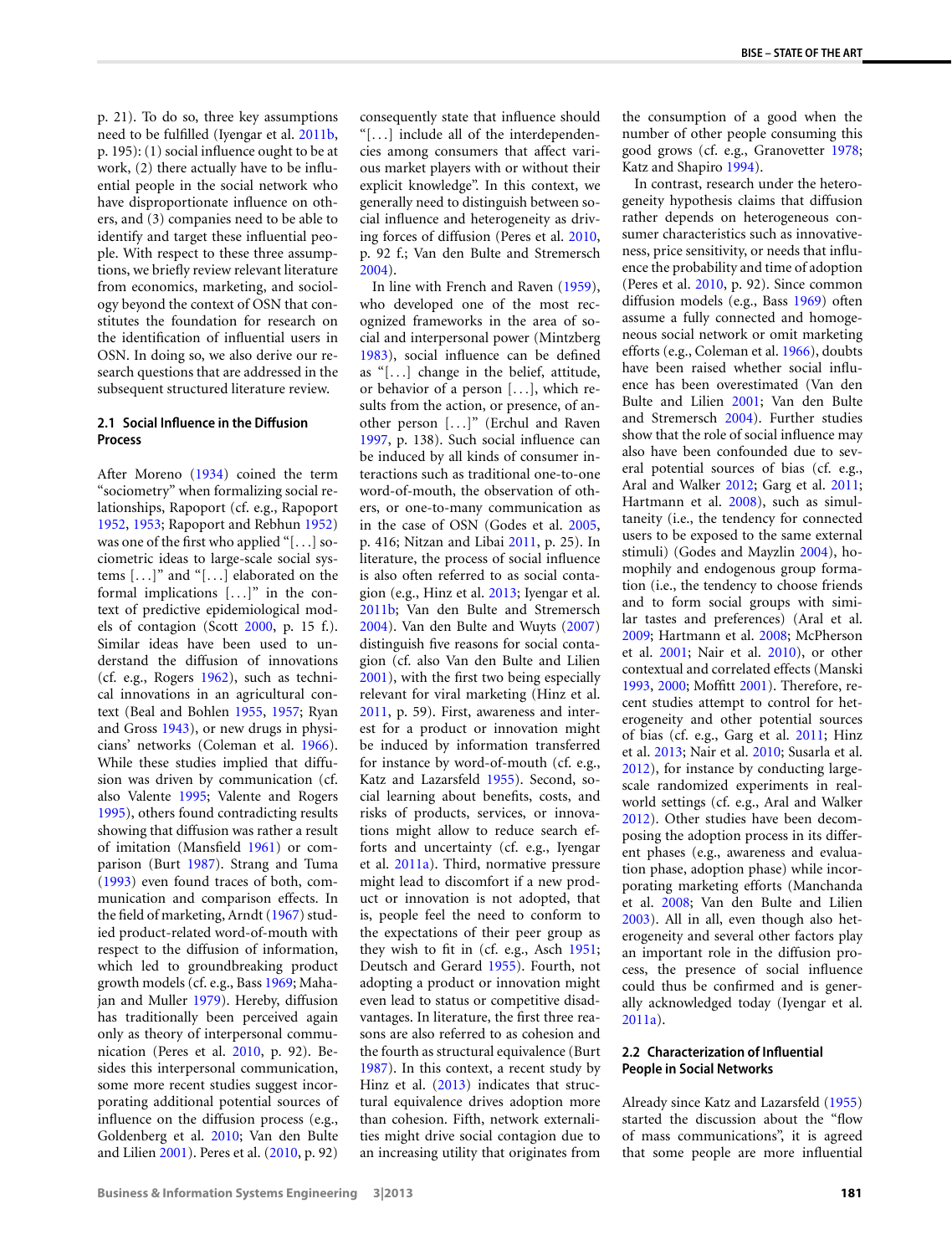than others (cf. e.g., Godes and Mayzlin [2009](#page-13-4); Goldenberg et al. [2009;](#page-13-5) Iyengar et al. [2011a\)](#page-13-7). Their original definition of influential people as "[*...*] individuals who were likely to influence other persons in their immediate environment" (Katz and Lazarsfeld [1955](#page-13-24), p. 3) with respect to their opinions and decisions has remained more or less unchanged until today (Watts and Dodds [2007](#page-14-27), p. 442). A central question in this context is how these influential people can be characterized. Katz [\(1957](#page-13-0)) states that the ability to influence is related to three (personal and social) factors (cf. Weimann [1991,](#page-14-28) p. 2): (1) the personification of certain values ("who one is"), (2) the competence ("what one knows"), and (3) the strategic social location ("whom one knows"). This categorization finds also affirmation in the works of Gladwell [\(2000](#page-13-35)) and Watts and Dodds [\(2007](#page-14-27)). The first factor alludes to distinct characteristics, that is, abilities which make a person persuasive. For instance, usually salesmen have these charismatic traits and communication abilities to successfully convince people (Gladwell [2000,](#page-13-35) p. 70; Eccleston and Griseri [2008,](#page-12-8) p. 595). Watts and Dodds ([2007,](#page-14-27) p. 442) characterize such people to be respected by others. The second factor relates to mavens, that is, highly informed individuals (Watts and Dodds [2007,](#page-14-27) p. 442) or even experts in distinct fields of knowledge (Gladwell [2000](#page-13-35); Eccleston and Griseri [2008](#page-12-8)). Mavens might be especially influential in the case of cohesion driven by information transfer and social learning (cf. e.g., Iyengar et al. [2011a](#page-13-7)), whereby it is important to bear in mind that peoples' influence might be contextually sensitive. The last factor describes the position of an individual within a society. It specifically refers to connectors, characterized as "[*...*] people with a special gift for bringing the world together" (Gladwell [2000](#page-13-35), p. 38). Such people are usually well-connected (Watts and Dodds [2007,](#page-14-27) p. 442) and enjoy meeting new people as well as introducing them to others they know (Eccleston and Griseri [2008,](#page-12-8) p. 594). Thus, people with a high degree of connectedness have the opportunity to influence the behavior of others (Barabási [2003;](#page-12-19) Van den Bulte and Wuyts [2007\)](#page-14-25). Van den Bulte and Stremersch [\(2004](#page-14-24)) point out that such wellconnected people might be particularly influential when cohesion (cf. Sect. [2.1\)](#page-2-0) is at work. In case of competition for status, however, this might not be the case (Burt

[1987](#page-12-14)). Furthermore, tie strength, that is, the intensity of the connections, moderates the impact of social influence (cf. e.g., Brown and Reingen [1987](#page-12-20); Burt [1992;](#page-12-21) Granovetter [1973\)](#page-13-36).

By means of these three – not mutually exclusive – factors, Katz ([1957\)](#page-13-0) provided a classification scheme for characterizing influential people in general. With the provided context at hand, we first examine how influential people are characterized in literature on the identification of influential users in OSN:

<span id="page-3-0"></span>Q.1 How are influential users characterized in the context of OSN?

#### **2.3 Identification of Influential People in Social Networks**

Multiple studies investigating the question whether and to what extent people might be influential focused primarily on the strategic location within a social network by taking into account its structural characteristics (cf. e.g., Borgatti [2006,](#page-12-22) p. 21; Bampo et al. [2008;](#page-12-5) Kiss and Bichler [2008\)](#page-13-37) (cf. third factor that characterizes influential people, Sect. [2.2](#page-2-1)). Structural characteristics are here defined as patterns of connections among actors in a social network (cf. Oinas-Kukkonen et al. [2010\)](#page-13-38). The structure resulting from connections among people is mostly described as a set of nodes and directed or undirected edges that connect pairs of nodes. These nodes and edges determining the network structure can be represented by a graph (Watts [2004;](#page-14-3) Wasserman and Faust [1994\)](#page-14-29).

Several approaches for the identification of important nodes in such a graph can be found in social network analysis (SNA) (for an overview of SNA in the context of marketing cf. e.g., Iacobucci [1996](#page-13-39)). For instance, numerous measures exist that indicate the social influence of nodes on other nodes in a network (Friedkin [1991](#page-12-23)). The three most common measures to quantify the centrality of a certain node in social networks are presented in Freeman's article "Centrality in Social Networks: Conceptual Clarification" (Freeman [1979](#page-12-24)): Degree centrality, closeness centrality, and betweenness centrality (for a critical review with respect to a marketing context cf. e.g., Kiss and Bichler [2008](#page-13-37); Landherr et al. [2010](#page-13-40)). The first centrality measure called degree centrality represents the simplest instantiation of centrality, assuming that a node with many direct connections to other nodes is central to the network. Such well-connected nodes are often called "hubs" (Bampo et al. [2008](#page-12-5)). As Hinz et al. [\(2011,](#page-13-1) p. 57 ff.) point out, some studies suggest that these hubs should be considered as influential people (cf. e.g., Iyengar et al. [2011b;](#page-13-2) Kiss and Bichler [2008;](#page-13-37) Van den Bulte and Joshi [2007\)](#page-14-30). However, other studies found that "fringes", that is, poorly connected nodes characterized by low degree centrality might be particularly influential (cf. e.g., Galeotti and Goyal [2009;](#page-12-25) Sundararajan [2006\)](#page-14-31). The second measure named closeness centrality expands the definition of degree centrality by focusing on how close a node is to all other nodes in the network. The idea behind the third measure referred to as betweenness centrality is that if a node is more often on the shortest paths between other nodes, it is more central to the network. Prior work also indicates that such "bridges" connecting otherwise unconnected parts of a network should be considered as influential people (cf. e.g., Rayport [1996;](#page-14-32) Hinz and Spann [2008](#page-13-41)). A further popular centrality measure, namely eigenvector centrality, is proposed by Bonacich [\(1972\)](#page-12-26). Since a node's connectivity in the whole network is incorporated (Bolland [1988\)](#page-12-27), approaches based on the eigenvector try to find well-connected nodes in terms of the global or overall structure of the network, and pay less attention to local patterns (Hanneman and Riddle [2005](#page-13-42)). Connections to nodes that are themselves influential are therefore assumed to add more to a nodes' influence than connections to less influential nodes (Newman [2003](#page-13-43)). Thus, eigenvector centrality and related measures such as PageRank deviate from degree, closeness, and betweenness centrality by modeling inherited or transferred status (Liu et al. [2005\)](#page-13-44) that also allows for modeling network effects in the context of viral marketing (cf. e.g., Richardson and Domingos [2002](#page-14-33)). In conclusion, it can be stated that despite the extensive usage of these well-established centrality measures, "[*...*] little consensus exists regarding recommendations for optimal seeding strategies" (Hinz et al. [2011](#page-13-1), p. 58).

In addition to SNA, the second research stream regarding the identification of influential people goes back to Domingos and Richardson ([2001\)](#page-12-28), who studied the so-called "influence maximization problem". This refers to the combinatorial optimization problem of identifying the target set of influential people (also often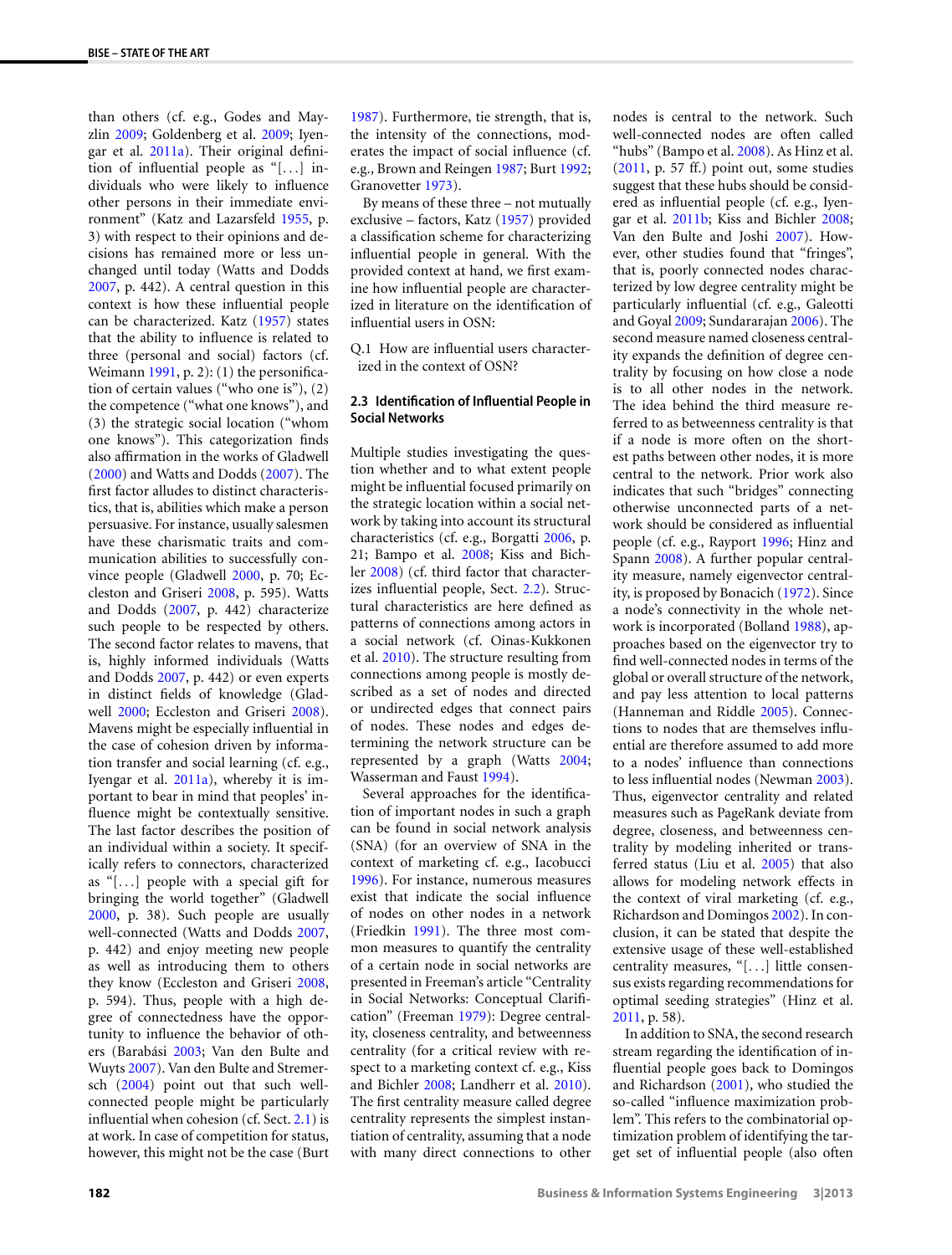referred to as "top-*k* nodes") that allows for maximizing the information cascade in the context of viral marketing (cf. also Richardson and Domingos [2002](#page-14-33)). By applying three approximation algorithms to their NP-hard problem, Domingos and Richardson [\(2001\)](#page-12-28) were able to prove that the selection of the "right" target set can make a substantial difference for a marketing campaign. Based on these works, Kempe et al. ([2003](#page-13-45)) investigated two of the "[*...*] most basic and widelystudied diffusion models" (Kempe et al. [2003,](#page-13-45) p. 138), that is, the linear threshold (LN) and the independent cascade (IC) model. Both models are so-called susceptible/infectious/recovered (SIR) models that do not allow for multiple activations of the same node: The IC model is usually considered as a push model, since nodes (information sender) independently try to propagate information to connected nodes in the network. In contrast, the LN model can be considered as a pull model, where nodes (information receiver) accept information if many connected nodes have already accepted it. In this case, acceptance of propagated information is determined by a random threshold. Even though Kempe et al. [\(2003](#page-13-45), p. 138) found that also under the IC and LN model it is NPhard to determine the target set of influential people, they were able to derive the first approximation guarantee for the proposed greedy algorithm by arguing that their objective function is monotone and submodular (for a more general model and further approximation algorithms cf. e.g., Chen et al. [2009;](#page-12-29) Leskovec et al. [2007\)](#page-13-46). Moreover, the proposed approximation algorithm significantly out-performed heuristics based on centrality measures (Kempe et al. [2003](#page-13-45)). Even-Dar and Shapira ([2011](#page-12-30)) apply another approach to solve the influence maximization problem, namely the socalled voter model. While the IC and LN model consider only the status of the network in the case of convergence to the steady state (Bonchi et al. [2011](#page-12-3), p. 24), the voter model can be applied with different target times. Furthermore, it also overcomes a major limitation of the approach by Kempe et al. [\(2003](#page-13-45)), that is, the assumption that only one player introduces a product into the market. Besides Even-Dar and Shapira [\(2011](#page-12-30)), also Bharathi et al. ([2007\)](#page-12-31) and Carnes et al. [\(2007](#page-12-32)) suggested approaches for solving the influence maximization problem in a competitive environment.

In summary, the first major research stream concerning the identification of influential people in social networks focuses on the strategic location while the second solves the influence maximization problem by applying diffusion models and (greedy) algorithms. However, as discussed within the introduction, these findings may not be transferable to OSN without further reflection. Therefore, we investigate which of the above mentioned and which further approaches are applied in the context of OSN in order to identify influential users. Furthermore, the specific evaluation of these approaches and implications for theory and practice shall be outlined. Hence, we address two further questions in the following:

- <span id="page-4-0"></span>Q.2 Which approaches have been developed and applied for the identification of influential users in OSN?
- Q.3 How have these approaches been evaluated and which implications can be derived for theory and practice?

## **3 Literature Search**

A systematic, comprehensive as well as replicable literature search strategy is regarded essential for a profound literature analysis on a certain topic of interest (vom Brocke et al. [2009](#page-14-34)). Bandara et al. [\(2011](#page-12-33), p. 4) delineate two important cornerstones for the literature review process: First, one has to define which sources shall be searched (Webster and Watson [2002\)](#page-14-9). Second, the precise search strategy needs to be defined, that is, relevant search terms, search fields, and an appropriate period of time (Cooper [1998;](#page-12-34) Levy and Ellis [2006](#page-13-47)). Finally, we outline the (number of) included and excluded articles and the selection procedure to allow for intersubjective comprehensibility (vom Brocke et al. [2009\)](#page-14-34).

#### **3.1 Sources**

In order to identify relevant publication organs, some authors suggest focusing on leading journals of the research discipline under investigation (Webster and Watson [2002](#page-14-9), p. 16). However, as this restricts the search results beforehand, this approach should only be applied if the topic of interest can be narrowed down to specific journals. Elsewise, a broad database search is advised (Bandara et al. [2011,](#page-12-33) p. 4). As research on OSN is quite broad and wide-spread over diverse disciplines such as Management Science, Marketing, Information Systems Research, or Computer Science, we conducted an extensive query in quality scholarly literature databases (cf. **Table [1](#page-5-1)**) (Levy and Ellis [2006](#page-13-47), p. 189; vom Brocke et al. [2009](#page-14-34), p. 8). We purposely accept duplicates instead of being limited to journals or conferences provided by a certain vendor (Levy and Ellis [2006](#page-13-47), p. 189).

#### **3.2 Search Strategy**

For querying the scholarly databases, we derived the following search terms from literature, and applied them by string concatenations: As several synonyms for the definition of OSN can be found in literature, we searched for *"social network"* as an umbrella term to cover different term variations, such as Online Social Network or Social Network(ing) Site (cf. Richter et al. [2011](#page-14-6)). Additionally, we applied the search terms "*influential*" (covering also influential user), "*influencer*", "*key user*", "*hub*", and "*opinion leader*" (cf. Goldenberg et al. [2009](#page-13-5), p. 1; Libai et al. [2010](#page-13-8), p. 271). We searched the databases with these terms per title, abstract, and keywords. As the first recognizable OSN SixDegrees launched in 1997 (Boyd and Ellison [2007\)](#page-12-9), we chose a six-teen year period for our search reaching from 1997 to 2012. **Table [1](#page-5-1)** summarizes the search strategy.

#### **3.3 Search Results**

In order to identify the relevant articles with respect to our research questions (cf. Sect. [2\)](#page-1-1), at least two authors screened all search results. Only articles were selected which in essence provide a clear proposition on how influential users can be identified. At the same time, at least one of the following criteria had to be fulfilled: (1) The article explicitly focuses on OSN, either as defined within the introduction or on OSN in general without further definition. (2) The article explicitly states that the derived results are applicable for OSN or the applicability is actually demonstrated by means of using an OSN data set.

The initial database queries resulted in 1,912 articles. In a first step, we analyzed each article regarding its title, abstract, and publication organ in order to exclude all articles, which obviously did not match our research focus. This reduced the set of articles to 180. In a second step, we examined these articles by means of a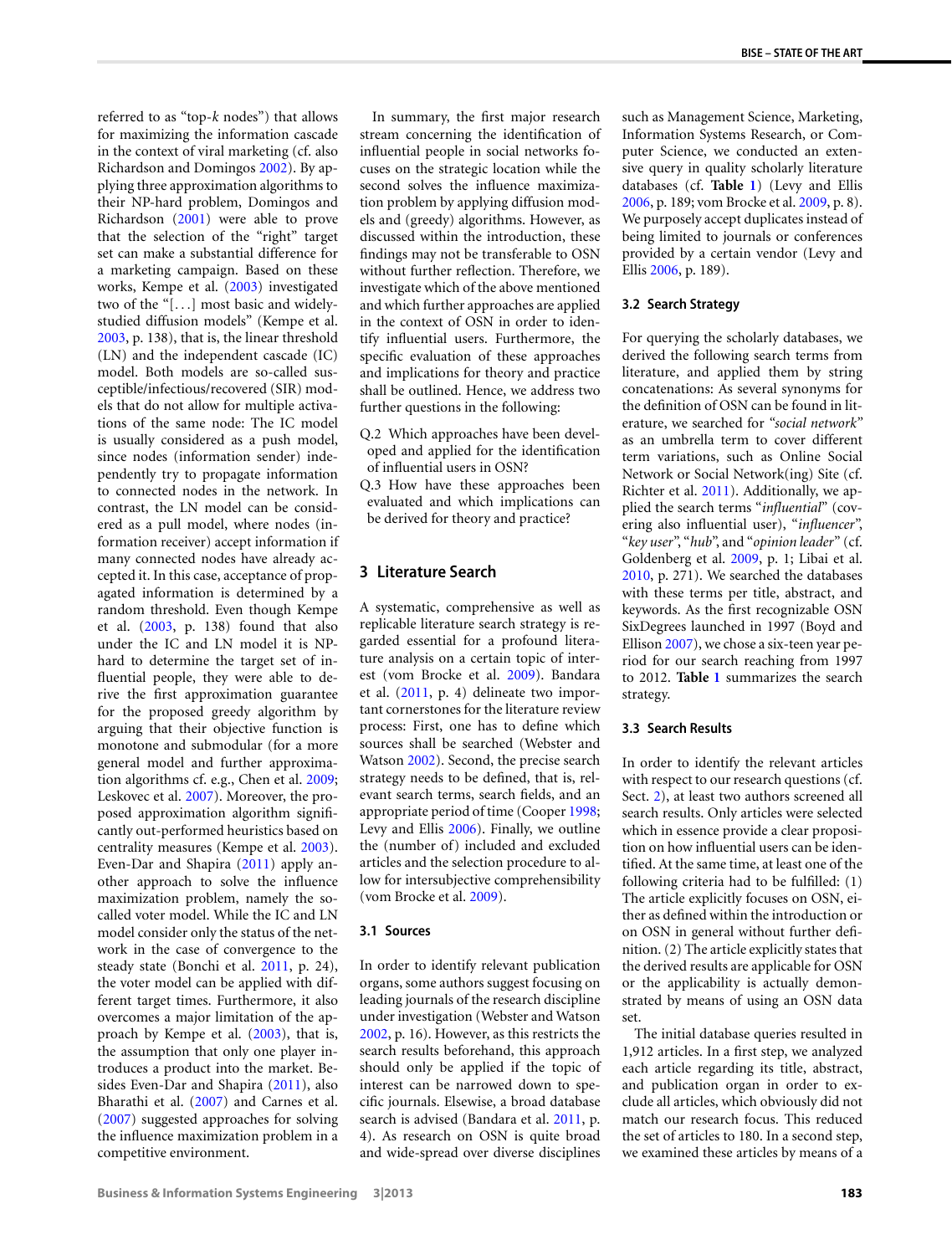**Table 1** Summary of the

<span id="page-5-1"></span>

| <b>Table 1</b> Summary of the<br>search strategy | Databases     | AIS eLibrary, EBSCOhost, EmeraldInsight, IEEEXplore, INFORMS, ProQuest,<br>ScienceDirect, SpringerLink, Wiley InterScience |
|--------------------------------------------------|---------------|----------------------------------------------------------------------------------------------------------------------------|
|                                                  | Search terms  | ("social network") AND ("influential" OR "influencer" OR "key user" OR<br>"hub" OR "opinion leader")                       |
|                                                  | Search fields | Title, Abstract, Keywords                                                                                                  |
|                                                  | Time period   | 1997-2012                                                                                                                  |

full-text review to verify whether an article corresponds to our research question and to assess the quality of the article's publication organ. In this process, we excluded articles that were obviously not subject to some kind of formalized peerreview or quality verification (Levy and Ellis [2006](#page-13-47), p. 185). Apart from journals, also conferences<sup>[2](#page-5-2)</sup> were considered (Webster and Watson [2002,](#page-14-9) p. 16) as they offer valuable contributions in the exchange of ideas and promote the development of new research agendas (Levy and Ellis [2006](#page-13-47), p. 185). Articles that were too short for a thorough content analysis (e.g., contributions for a poster session) (Poeppelbuss et al. [2011](#page-14-12), p. 509), professional magazines, newspapers, or patents were excluded (Levy and Ellis [2006](#page-13-47), p. 185). As on the one hand the field of research on OSN is relatively young (Richter et al. [2011](#page-14-6), p. 89) and on the other hand methods as well as theories need some time to be verified and generally accepted, we also excluded books. By these means, we obtained 12 articles proposing actual approaches for the identification of influential users in OSN. By backward search, that is, by studying each article's references (Levy and Ellis [2006,](#page-13-47) p. 191), we located another four relevant articles. In summary, a set of 16 articles serves as the basis for our subsequent analysis.

#### <span id="page-5-0"></span>**4 Findings and Critical Discussion**

In the following, we analyze the relevant articles with respect to the three research questions. As all these articles deal with the identification of influential *people* in the context of OSN, we hereafter refer to them as influential *users*.

<span id="page-5-2"></span>Q.1 How are influential users characterized in the context of OSN?

The broadly accepted fact that some people are more influential than others (Katz and Lazarsfeld [1955](#page-13-24)) seems to hold true also in OSN (Libai et al. [2010\)](#page-13-8). As outlined in Sect. [2.2](#page-2-1), Katz ([1957](#page-13-0)) observed in an offline context that personal influence is related to three (personal and social) factors, namely: "who one is", "what one knows", and "whom one knows" (Katz [1957](#page-13-0), p. 73). These categories have been confirmed to be also applicable for a Web 2.0 context by Eccleston and Griseri ([2008](#page-12-8)). To determine the influence of users in OSN, Eirinaki et al. [\(2012](#page-12-35)) deduced two properties, namely popularity and activity, together with several parameters for their measurement in OSN. Looking closely at the parameters of popularity suggested by Eirinaki et al. ([2012\)](#page-12-35), the factors "who one is" and "whom one knows" by Katz [\(1957](#page-13-0)) can be found to be covered. However, the original three (personal and social) factors need to be complemented by users' activity for the analysis of influence in the context of OSN: First, influential people in general tend to be more involved in personal communication than others (Weimann et al. [2007](#page-14-35), p. 175). Second, users in OSN like Facebook have up to several hundred friends whereof only a very small portion actually interacts (Heidemann et al. [2010](#page-13-48)) and some users are actually totally inactive (Cha et al. [2010](#page-12-36)). Consequently, pure connectedness of users does not necessarily guarantee influence (Goldenberg et al. [2009;](#page-13-5) Trusov et al. [2010,](#page-14-36) p. 646). Additionally, implicit connections that cannot be gathered via explicit friendship connections between users, for instance, explicated via voting, sharing, or bookmarking, can be captured by accounting for users' activity (Bonchi et al. [2011,](#page-12-3) p. 6). Third, new possibilities induced by the previously unknown amount of data on users' activity allows for incorporating users' activity as further factor. Accordingly, we analyzed the relevant articles by means of the four (not mutually exclusive) factors "who one is", "what one knows", "whom one knows", and "how active one is". **Table [2](#page-6-0)** illustrates the findings.

Overall, the majority of the relevant articles relies on broad definitions of influential users or remains imprecise about which characteristics are taken into account. Surprisingly, two factors ("who one is" and "what one knows") are hardly considered, although for instance Zhang et al. [\(2011](#page-14-37), p. 1512) find that different topics ("what one knows") lead to different results regarding the set of users that should be selected in order to influence most users in an OSN. In summary, we observe that current approaches barely consider user specific attributes or users' knowledge on certain topics.

After the synthesis of how influential users are characterized within our set of articles, in the following we examine the articles with respect to the proposed methods along with their evaluation and implications.

- Q.2 Which approaches have been developed and applied for the identification of influential users in OSN?
- Q.3 How have these approaches been evaluated and which implications have been derived?

With respect to the two outlined major research streams (cf. Sect. [2.3\)](#page-3-0), six of the relevant articles apply approaches that are generally based on the strategic location of nodes in a graph (cf. **Table [3](#page-6-1)**). Since a static and potentially inactive social link (often so-called "friendship relationship") in OSN does not guarantee an exchange of information and thus influence, Goldenberg et al. ([2009\)](#page-13-5) and Heidemann et al. [\(2010](#page-13-48)) define activity graphs where links between users do not represent friendship connections but the activity between nodes (e.g., messages, visits). Based on a directed activity graph, Goldenberg et al. [\(2009,](#page-13-5) p. 5) identify influential users by looking for hubs "[*...*] with in- and out-degrees larger than three standard deviations above the mean". By analyzing Cyworld, the authors find that users with high degree centrality scores adopt products earlier due to their large

 $2$ If workshop or conference papers were identified that have been published also in a journal, only the journal article were considered when in essence the key findings remained the same.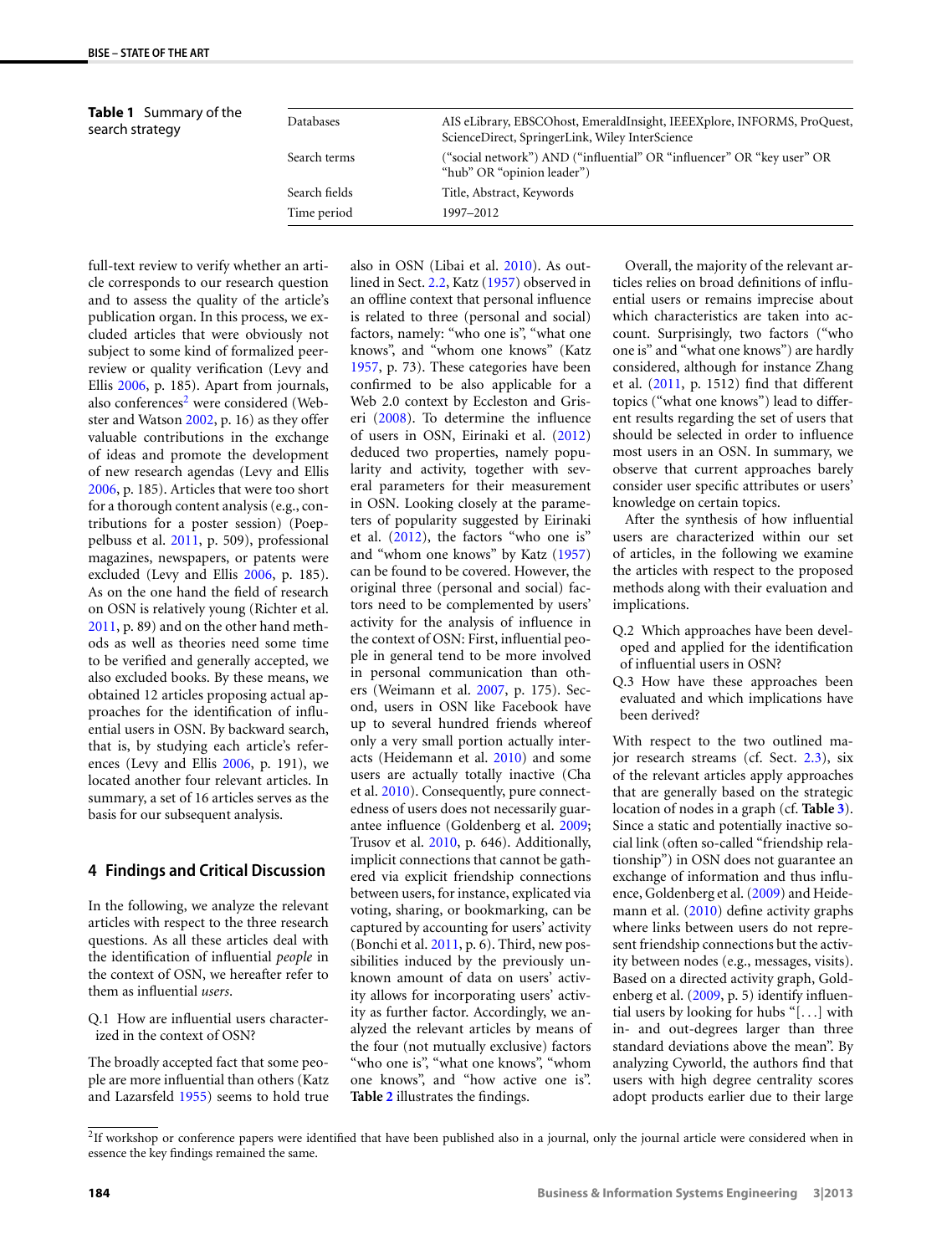| Articles                      | "Who one is" | "What one knows" | "Whom one knows" | "How active one is" |
|-------------------------------|--------------|------------------|------------------|---------------------|
| Aral and Walker (2012)        |              |                  |                  |                     |
| Canali and Lancellotti (2012) |              |                  |                  |                     |
| Eirinaki et al. (2012)        |              |                  |                  |                     |
| Goldenberg et al. (2009)      |              |                  |                  |                     |
| Heidemann et al. (2010)       |              |                  |                  |                     |
| Hinz et al. $(2011)^a$        |              |                  |                  |                     |
| Ilyas and Radha (2011)        |              |                  |                  |                     |
| Kim and Han (2009)            |              |                  |                  |                     |
| Kimura et al. (2007)          |              |                  |                  |                     |
| Lerman and Ghosh (2010)       |              |                  |                  |                     |
| Ma et al. (2008)              |              |                  |                  |                     |
| Narayanam and Narahari (2011) | ∩            |                  |                  |                     |
| Saito et al. (2012)           |              |                  |                  |                     |
| Trusov et al. $(2010)$        |              |                  |                  |                     |
| Zhang et al. (2010)           |              |                  |                  |                     |
| Zhang et al. (2011)           |              |                  |                  |                     |

<span id="page-6-0"></span>**Table 2** Overview of the characteristics considered by the relevant articles

## <span id="page-6-2"></span>*Not Considered*  $\bigcirc$ ; *Considered*  $\bullet$ ; *Not further explicated*  $\bullet$

<span id="page-6-1"></span><sup>a</sup>Hinz et al. ([2011](#page-13-1)) identify influential users in OSN by means of users' social position ("whom one knows") and thereby also reveal a significant correlation between users' social position and activity in OSN ("how active one is"). Based on a real-life viral marketing campaign of a mobile phone provider, the authors confirm the influence of these two factors on viral marketing success and further reveal a significant influence of customer characteristics ("who one is"). As we restricted our focus to OSN, however, these findings based on a telecommunication network have not been incorporated in **Table [2](#page-6-0)**

| <b>Table 3</b> Articles focusing on the strategic location of users in OSN |  |
|----------------------------------------------------------------------------|--|
|----------------------------------------------------------------------------|--|

| Articles                 | Approaches and findings                                                                                                                                                                                                                                                                                                                                                                                                                                                                          |
|--------------------------|--------------------------------------------------------------------------------------------------------------------------------------------------------------------------------------------------------------------------------------------------------------------------------------------------------------------------------------------------------------------------------------------------------------------------------------------------------------------------------------------------|
| Goldenberg et al. (2009) | Propose to identify influential users by looking for hubs in a directed graph based on activity links.<br>Define hubs as users "[ $\dots$ ] with both <i>in- and out-degrees larger than three standard deviations above</i><br>the mean". Analyze Cyworld and suggest targeting hubs, who lead to both faster growth and increased<br>market size.                                                                                                                                              |
| Heidemann et al. (2010)  | Propose an adapted PageRank to identify influential users in an undirected and weighted graph based<br>on <i>activity links</i> . Evaluate the approach by means of a <i>Facebook</i> data set and find that <i>more users</i> that<br>are retained can be identified than when applying users' prior communication activity (second best)<br>or other centrality measures such as degree centrality (third best).                                                                               |
| Hinz et al. $(2011)$     | Propose degree and betweenness centrality to identify influential users in graphs based on social links.<br>Apply different seeding strategies in anonymous OSN and a telecommunication network. Find that<br>hubs and bridges are more likely to participate in viral marketing campaigns and hubs use their greater<br>reach more actively.                                                                                                                                                    |
| Ilyas and Radha (2011)   | Propose principal component centrality (PPC) to identify influential users at the center of influential<br>neighborhoods in an undirected (weighted) graph based on social links. Apply their approach to Orkut<br>and Facebook and find that in comparison to the application of eigenvector centrality the number of<br>identified influential neighborhoods and users can be increased.                                                                                                       |
| Kim and Han $(2009)$     | Propose to identify influential users by first computing degree centrality in an undirected graph based<br>on social links and then estimating an <i>activity index</i> . Evaluate their approach by means of the<br>diffusion of a Facebook game. Find that targeting their identified influential users increases growth<br>rates and leads to higher numbers of new adopters.                                                                                                                 |
| Lerman and Ghosh (2010)  | Propose (normalized) $\alpha$ -centrality to identify influential users in non-conservative diffusion processes<br>in a directed (weighted) graph based on active social links. Evaluate the approach by means of a Digg<br>data set and find that the <i>non-conservative</i> model of ( <i>normalized</i> ) $\alpha$ -centrality performs better than<br>conservative models of influence when identifying influential users in non-conservative processes<br>such as information propagation. |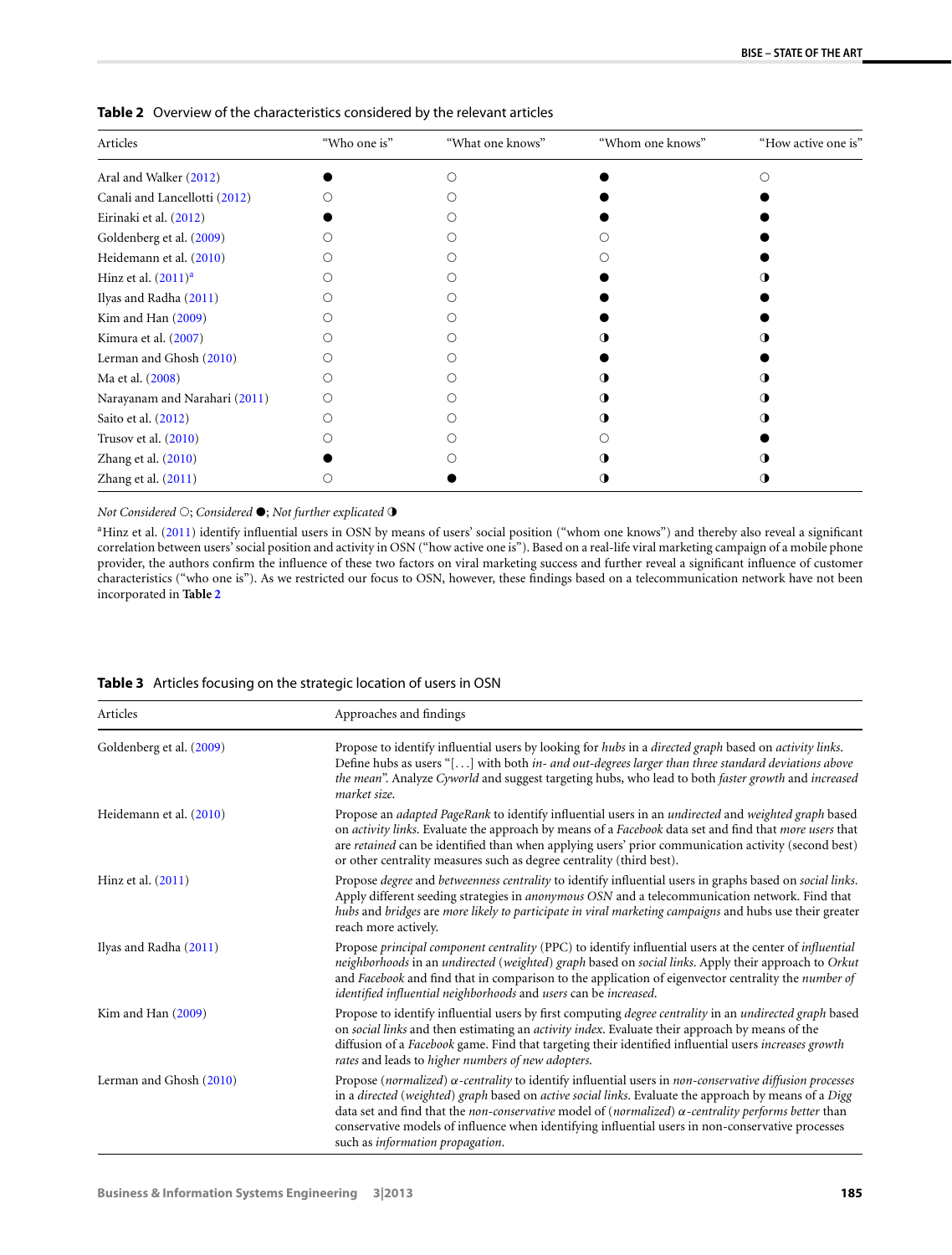number of active connections to other users. Furthermore, a users' innovativeness was estimated in terms of adoption timing across multiple products. The authors differentiate innovators (who adopt before anyone else in the neighborhood) and followers and thereby reveal that the former mainly influence the speed of adoption and the latter market size. Thus, Goldenberg et al. [\(2009](#page-13-5), p. 10) conclude that hubs "[*...*] could be an efficient target for word-of-mouth campaigns, leading to both faster growth and increased market size". Heidemann et al. ([2010\)](#page-13-48) define an undirected activity graph with weighted activity links representing the number of exchanged communication activities among users. By adapting the PageRank algorithm to account for the weighted graph, influential users are identified by means of high rankings among all users' PageRank scores. The authors apply their approach to a Facebook data set and show that their algorithm allows to identify more users that can be retained as active users in the future than when drawing on other centrality measures or users' prior communication activity.

Besides these two articles focusing on the activity graph, the remaining four articles model a social graph consisting of social links, that is, friendship connections among users in OSN. Lerman and Ghosh [\(2010\)](#page-13-52) argue that in general, dynamic social processes (e.g., information diffusion) as well as centrality measures to identify influential users can either be conservative (random walk-based) or non-conservative (broadcast-based). Since the diffusion of information is a non-conservative process, they hypothesize that accordingly non-conservative centrality measures (e.g., degree centrality, (normalized) *α*-centrality) perform better than conservative ones (e.g., PageRank, betweenness centrality). By analyzing a Digg data set, Lerman and Ghosh [\(2010\)](#page-13-52) confirm this hypothesis and find that in their case (normalized) *α*-centrality performs best. Hinz et al. [\(2011](#page-13-1)), however, find that targeting users in OSN with both high degree (nonconservative) and betweenness centrality scores (conservative) is particularly beneficial as well-connected users are more likely to participate in viral marketing campaigns. The authors further observed that hubs do not have more influence on other users per se, they only use their greater reach more actively. In contrast to the so far discussed articles, Ilyas

ing influential neighborhoods than single influential users. Therefore, they apply principal component centrality (PCC) in an undirected (weighted) social graph. Using the example of an Orkut and a Facebook data set (in order to incorporate also user activity, the authors weight the social links by the number of users' interactions in the latter case), they show that in comparison to the application of eigenvector centrality the number of identified influential neighborhoods and users can be increased by applying PCC. The authors further find that the tendency of eigenvector centrality to identify a set of influential users within the same region of a massive graph of an OSN can be overcome by their proposed approach (Ilyas and Radha [2011](#page-13-49)). Finally, Kim and Han [\(2009\)](#page-13-50) propose to first rank users by their corresponding degree centrality scores in an undirected social graph. Second, the authors suggest identifying influential users by selecting the users with the highest centrality scores and the highest activity indices calculated as weighted sum of selected activity indicators (e.g., number of groups, updated content per day). By analyzing the diffusion of a Facebook game, the authors find that targeting their identified influential users achieves increasing growth rates and a higher number of new adopters than when addressing mediocrities (Kim and Han [2009\)](#page-13-50). **Table [3](#page-6-1)** summarizes the approaches and findings. Besides the six articles that apply ap-

and Radha ([2011\)](#page-13-49) rather aim at identify-

proaches based on the strategic location of users in OSN (cf. **Table [3](#page-6-1)**), another six of all relevant articles focus on solving the influence maximization problem (top-*k* nodes problem) by different approximation algorithms (cf. **Table [4](#page-8-0)**). In contrast to the former articles, it becomes apparent that none of the latter ones, which will be discussed in the following, specifies whether the underlying directed or undirected graph is based on social or activity links. Four of the articles use SIR models (cf. Sect. [2.3](#page-3-0)) to model the diffusion process. While Kimura et al. [\(2007](#page-13-51)) mainly focus on the design of an efficient approximation algorithm for the solution of the influence maximization problem based on bond percolation, Zhang et al. [\(2010,](#page-14-39) [2011](#page-14-37)) aim at incorporating more personal and social factors of influential users (cf. Sect. [2.2\)](#page-2-1) instead of solely their connectivity. Therefore, Zhang et al. [\(2010\)](#page-14-39) incorporate similarity between users and Zhang et al. ([2011](#page-14-37)) account for

users' preferences for specific topics by weighting the graphs' links. Contrary to Kempe et al. [\(2003\)](#page-13-45), Zhang et al. [\(2010\)](#page-14-39) were able to show that due to richer information incorporated in the social graph, a degree centrality-based algorithm often performs even better than the general and hill-climbing greedy algorithm. Narayanam and Narahari [\(2011\)](#page-13-54) select a fundamentally different approach and suggest a Shaply value-based influential nodes (SPIN) algorithm based on an appropriately defined cooperative game. The authors show that their algorithm cannot only solve the top-*k* nodes problem investigated in all articles displayed in **Table [4](#page-8-0)**, but also the *λ*-coverage problem, that is, finding a minimum set of influential nodes that influences a given percentage *λ* of nodes in the network. Furthermore, the authors show that their algorithm is more computationally efficient and yields a higher performance in terms of quality than the algorithms proposed by Kempe et al. [\(2003](#page-13-45)), Leskovec et al. ([2007](#page-13-46)), and Chen et al. [\(2009](#page-12-29)). The article of Ma et al. [\(2008](#page-13-53)) also differs from the previously discussed approaches. Instead of using a SIR model, the authors model diffusion by a heat diffusion process. Thus, the approach cannot only capture users that diffuse positive information but also those who exert negative influence on other users (even if these users already adopted, e.g., a product). Moreover, their approach allows for planning marketing strategies sequentially in time, as a time factor is included. Apart from Ma et al. ([2008](#page-13-53)), also Saito et al. ([2012\)](#page-14-38) take into account the time factor. Thus, the authors apply a susceptible/infected/susceptible (SIS) model and define a final-time and an integraltime maximization problem. While the first problem solely concentrates on how many nodes are influenced at a point in time, the second problem focuses on the question of how many nodes have been influenced throughout a period of time. By solving the two problems with a greedy algorithm, Saito et al. [\(2012\)](#page-14-38) find that more influential users can be discovered than by applying approaches based on centrality measures. Furthermore, the identified influential users differ remarkably depending on the chosen influence maximization problem. Therefore, the authors conclude that "[*...*] it is crucial to choose the right objective function that meets the need for the task" (Saito et al. [2012](#page-14-38), p. 632). **Table [4](#page-8-0)** summarizes the approaches and findings.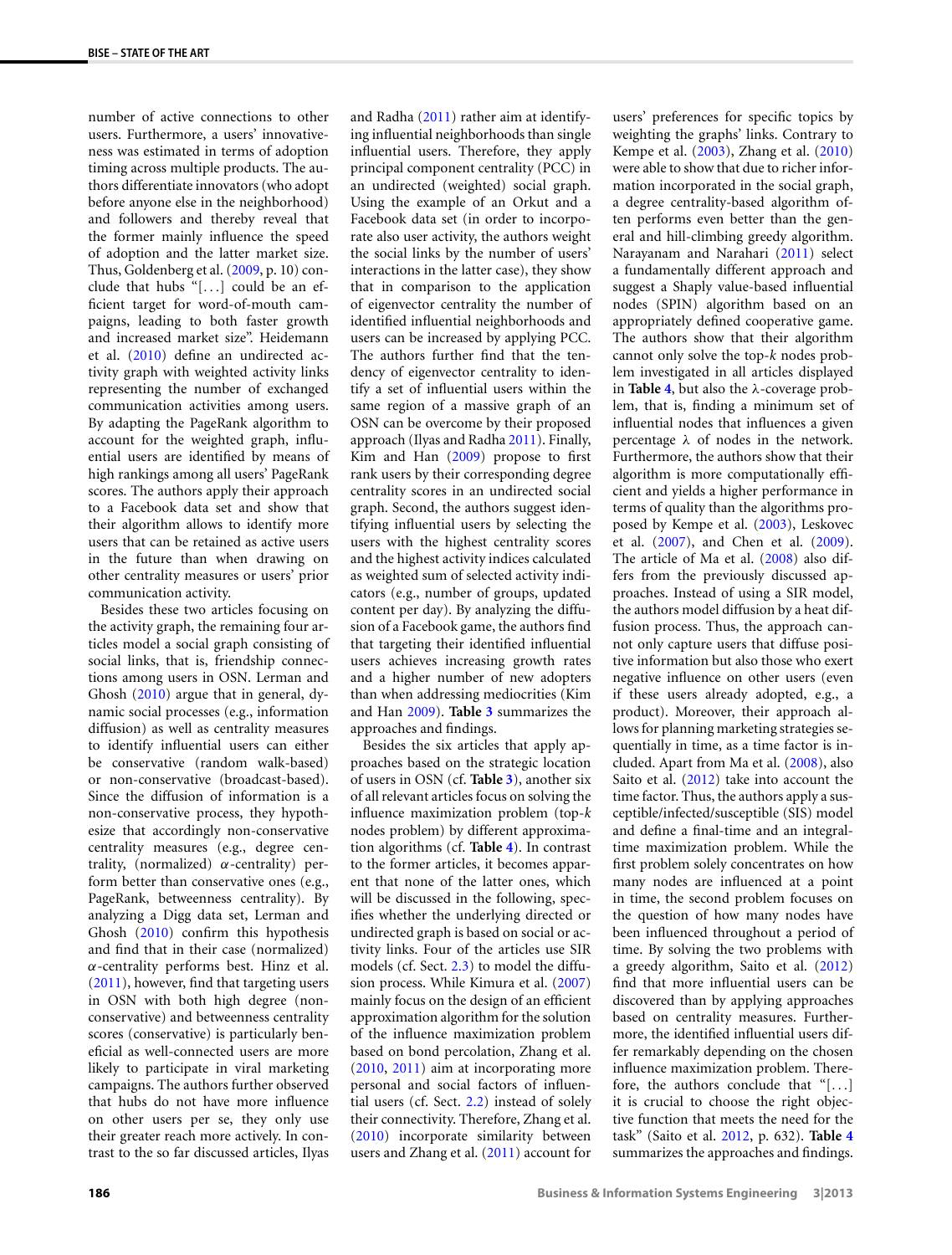<span id="page-8-0"></span>

|  |  |  | Table 4 Articles focusing on the solution of the influence maximization problem |  |
|--|--|--|---------------------------------------------------------------------------------|--|
|--|--|--|---------------------------------------------------------------------------------|--|

| Articles                      | Approaches and findings                                                                                                                                                                                                                                                                                                                                                                                                                                                                                                                                                                             |
|-------------------------------|-----------------------------------------------------------------------------------------------------------------------------------------------------------------------------------------------------------------------------------------------------------------------------------------------------------------------------------------------------------------------------------------------------------------------------------------------------------------------------------------------------------------------------------------------------------------------------------------------------|
| Kimura et al. (2007)          | Examine the influence maximization problem (top-k nodes problem) using SIR models (namely the<br>IC and LT model) in a directed graph. Solve the problem by means of the greedy hill climbing<br>algorithm on the basis of bond percolation and demonstrate a higher performance and a large<br>reduction in computational cost in comparison to the conventional method that simulates the<br>random process many times.                                                                                                                                                                           |
| Ma et al. (2008)              | Examine the influence maximization problem (top-k nodes problem) using a heat diffusion process in<br>a directed and an undirected graph. Solve the problem under a top-k, k-step greedy, and enhanced<br>k-step greedy algorithm. Apply their approach to an Epinion data set and show that not only the<br>diffusion of positive but also of negative information can be modeled. Furthermore, the included time<br>factor allows for planning viral marketing campaigns sequentially in time.                                                                                                    |
| Narayanam and Narahari (2011) | Examine the influence maximization problem (top-k nodes problem) and the $\lambda$ -coverage problem<br>(finding a minimum set of influential nodes that influences a given percentage $\lambda$ of nodes in the<br>network) using a SIR model (namely LT) in a directed graph. Solve both problems by means of the<br>Shaply value-based influential nodes (SPIN) algorithm based on a cooperative game. Show that the<br>SPIN algorithm is <i>more powerful</i> and <i>computationally efficient</i> than existing algorithms.                                                                    |
| Saito et al. (2012)           | Examine the influence maximization problem (top-k nodes problem) using SIS models as final-time<br>and integral-time maximization problem in a directed graph. Solve the problems under the greedy<br>algorithm on the basis of bond percolation, pruning, and burnout. Find that more influential users can<br>be discovered than by approaches based on <i>centrality measures</i> and that the <i>identified influential users</i><br>differ remarkably depending on the chosen influence maximization problem.                                                                                  |
| Zhang et al. $(2010)$         | Examine the influence maximization problem (top-k nodes problem) using a SIR model (namely $LT$ )<br>in a directed graph. Adapt the LT model by weighting edges that account for similarity between users.<br>Solve the problem by applying <i>centrality, greedy</i> , and <i>combined algorithms</i> . Apply their approach to<br>an Epinion data set and show that the graph built by "trust" and "review-rate" includes more<br>information on the social network. Thus, a degree centrality-based algorithm often performs even<br>better than the general and hill-climbing greedy algorithm. |
| Zhang et al. $(2011)$         | Examine the influence maximization problem (top-k nodes problem) using a SIR model (namely $IC$ )<br>in an undirected graph. Adapt the IC model by weighting edges that account users' preferences for<br>specific topics. Solve the problem under an optimized greedy algorithm including Monte Carlo<br>simulation. Experimental results show that the approach significantly outperforms the traditional<br>greedy algorithm in terms of information diffusion on specific topics.                                                                                                               |

Finally, four of the identified articles apply approaches for the selection of influential users in OSN which cannot be attributed to one of the two above mentioned research streams. The first article by Aral and Walker [\(2012](#page-11-3)) proposes hazard models to measure the moderating effect of individual level attributes (e.g., gender, age) on influence, susceptibility, and dyadic peer-to-peer influence. By conducting a large-scale in vivo randomized experiment in Facebook, bias by confounding effects, homophily, unobserved heterogeneity etc. could be eliminated (Aral and Walker [2012](#page-11-3)). The results indicate that there are remarkable differences between the individual level attributes characterizing influencers and susceptibles. For instance, susceptibility decreases with age and women are less susceptible than men. Influence is also exerted mostly to users of the same age, men are more influential than women, and influential users cluster in the network. In conclusion, Aral and Walker [\(2012](#page-11-3), p. 340) highlight that (1) influential users need to be targeted, since

they are unlikely to adopt due to influence by other users, (2) "[*...*] being influential is not simply a consequence of having susceptible peers [*...*]", as diffusion depends on both influence and susceptibility, and that (3) "[*...*] targeting should focus on the attributes of current adopters [*...*] rather than attributes of their peers [*...*]", since there are more users with high influence scores than with high susceptibility scores. Canali and Lancellotti [\(2012](#page-12-37)) also differentiate and analyze "sources", that is, users that propagate information that receives the most attention of other users, and "targets", that is, users that access most information. The authors propose a principal component analysis (PCA) to select and combine relevant user attributes (e.g., number of friends, number of comments). By applying their approach to a YouTube and Flickr data set, they show that the approach is robust and effective, as it identifies more targets and sources than by applying in-degree centrality. Eirinaki et al. ([2012](#page-12-35)) apply a similar approach and suggest selecting and

combining a set of profile-based characteristics representing popularity (e.g., number of friends, received comments) and activity (e.g., number of updates, last log-in time). By applying their approach to a synthetic and a MySpace data set, the authors find that influential users that might not have been included by betweenness centrality or PageRank can be identified as not only users' connectedness but also activity is taken into account. To account for the importance of users' activity, Trusov et al. [\(2010](#page-14-36)) suggest a nonstandard form of Bayesian shrinkage implemented in a Poisson regression, which is based on users' daily log-ins. The authors apply their approach to an anonymous OSN and find that only few social links of a user actually have influence on his or her behavior. They further show that their approach identifies more users that influence others' activity than simpler alternatives such as degree centrality or an approximation by the number of a user's profile views. **Table [5](#page-9-1)** summarizes the approaches and findings.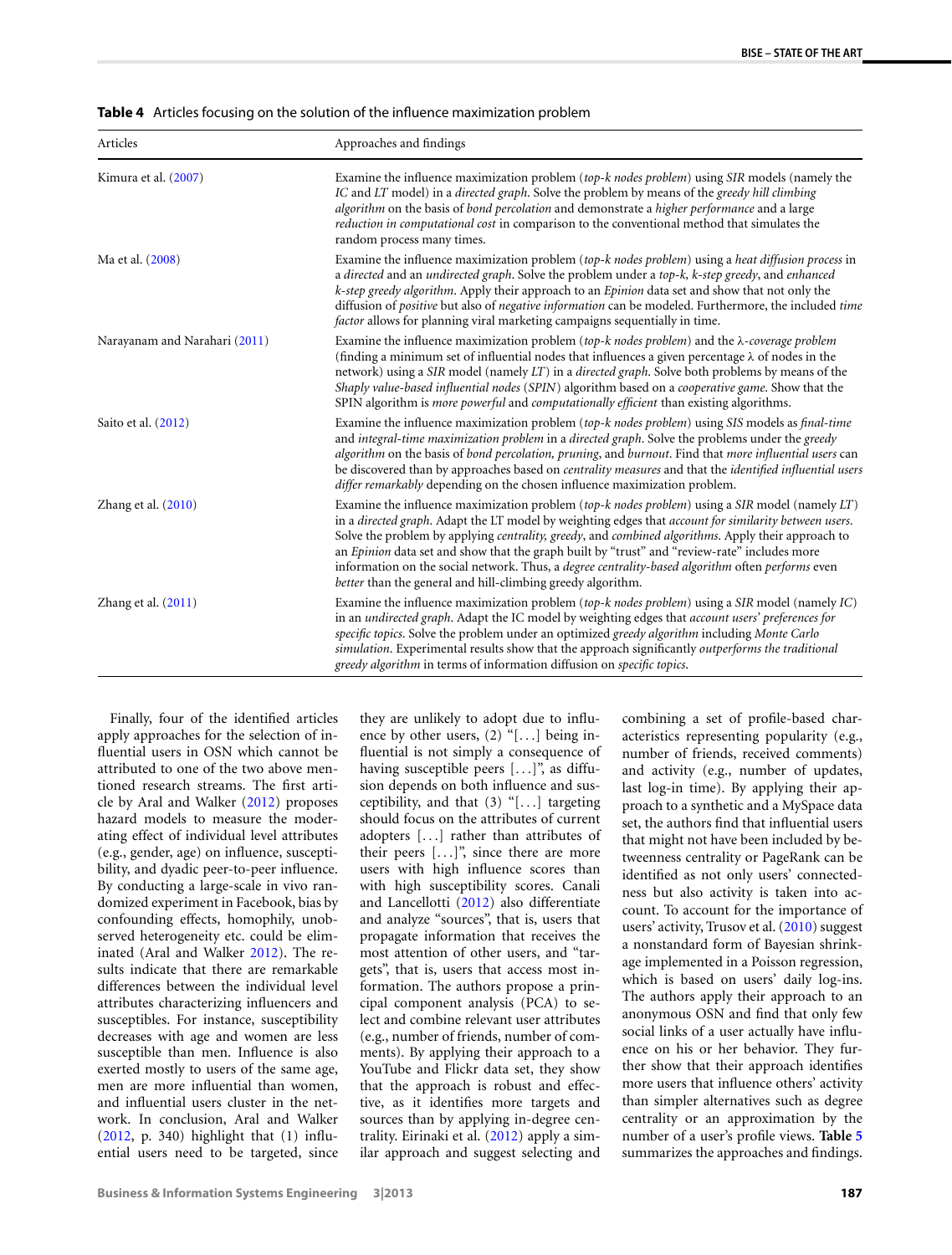<span id="page-9-1"></span>

|  | Table 5 Articles focusing on further approaches |
|--|-------------------------------------------------|
|--|-------------------------------------------------|

| Articles                      | Approaches and findings                                                                                                                                                                                                                                                                                                                                                                                                                                                                                                                                                          |
|-------------------------------|----------------------------------------------------------------------------------------------------------------------------------------------------------------------------------------------------------------------------------------------------------------------------------------------------------------------------------------------------------------------------------------------------------------------------------------------------------------------------------------------------------------------------------------------------------------------------------|
| Aral and Walker (2012)        | Propose to identify influential users by applying <i>hazard models</i> to measure the moderating effect of<br>individual level attributes on influence, susceptibility, and dyadic peer-to-peer influence. By<br>conducting a large scale in vivo randomized experiment in Facebook it is shown that <i>susceptibility</i><br>decreases with age, but increases with increasing relationship commitment until marriage, that men are<br>more influential than women, users exert most influence on other users of the same age, and<br>influential users cluster in the network. |
| Canali and Lancellotti (2012) | Propose to apply <i>principal component analysis</i> (PCA) to <i>select and combine user attributes</i> that allow<br>for identifying influential users. Differentiate between "sources" and "targets". Apply their approach<br>to a YouTube and Flickr data set to show that it is robust and effective. Find that their approach<br>makes it possible to <i>identify more targets</i> and <i>sources</i> than when applying in-degree centrality.                                                                                                                              |
| Eirinaki et al. (2012)        | Propose to identify influential users by selecting and combining a set of profile-based characteristics<br>representing popularity and activity. Apply their approach to a synthetic and MySpace data set. Find<br>that their approach allows for identifying influential users that might have not been found by<br>betweenness centrality or PageRank as not only users' connectedness but also activity is taken into<br>account.                                                                                                                                             |
| Trusov et al. $(2010)$        | Propose to identify influential users by a nonstandard form of Bayesian shrinkage implemented in a<br>Poisson regression. Apply their approach to an <i>anonymous</i> OSN and find that only few social links of a<br>user actually have influence on his or her behavior. Also their approach <i>identifies more users that</i><br>influence others' activity than simpler alternatives such as degree centrality or an approximation by<br>the number of a user's profile views.                                                                                               |

## <span id="page-9-0"></span>**5 Future Research Directions**

*Online and Offline Social Influence Might Not Be the Same* Even though there have been first studies comparing offline and online social network constructs, such as tie strength (cf., e.g., Brown et al. [2007](#page-12-7)), many articles on the identification of influential users in OSN draw on theories and previous findings that have been originally derived in an offline context without critical reflection (cf. Sect. [2.1](#page-2-0)). For instance, the visibility of social actions in OSN might lead to new forms of social influence, "[*...*] which rather than flowing from the actor to the observer, flows from the observer to the actor" (Sundararajan et al. [2012,](#page-14-40) p. 8). Thus, companies might be able to develop marketing strategies that "[*...*] incorporate targeting advisees, not just advisers", as suggested by Hinz et al. [\(2013](#page-13-6), p. 8). Future research should therefore especially focus on differences and commonalities of offline and online networks (Howison et al. [2011](#page-13-12), p. 773). Are there differences between online and offline social systems, and if yes, what are these differences? Are online influencers also influential offline and vice versa? Are online traces reliable mirrors of offline social influence and contagion and does social influence invoked in online settings further spread into the offline world? More work regarding such questions should be encouraged and practitioners need to be aware that concepts developed offline might not work alike in online settings such as OSN.

*BISE and Marketing Could Mutually Benefit from More Collaboration* We find that most articles on the identification of influential users in OSN originate either from the scientific Business and Information Systems Engineering (BISE) or the Marketing community. Viewed jointly with our findings presented in Sect. [4,](#page-5-0) it becomes apparent that marketingoriented articles extensively draw on rich real-world data of OSN and even collaborate with OSN providers (cf., e.g., Trusov et al. [2010](#page-14-36)). In contrast, technologyoriented papers from the field of Computer Science have a more theoretical approach and evaluate their artifacts in most cases by use of formal proofs, for instance regarding efficiency and runtime, or in a few cases apply synthetical or other networks' data (e.g., authorship networks) (cf., e.g., Narayanam and Narahari [2011\)](#page-13-54). This may account for the fact that some of the central findings of these rather design-oriented articles are contrary to empirical findings from the Marketing community (e.g., regarding the applicability of degree centrality for the identification of influential users in OSN). Therefore, we believe that an even stronger collaboration between the scientific BISE and Marketing community than we find today could be mutually beneficial by exchanging data on OSN, knowledge about efficient and automated algorithms that actually can handle the vast amount of data in OSN, or contacts to OSN providers. Furthermore, the

actual design and implementation of algorithms in cooperation with companies or OSN providers, for instance by conducting Action Design Research (cf. Sein et al. [2011\)](#page-14-41), could be facilitated in future research. To do so, however, access and privacy challenges need to be overcome in order to acquire reliable data (Howison et al. [2011,](#page-13-12) p. 775; Lazer et al. [2009,](#page-13-17) p. 722). Therefore, "[r]obust models of collaboration and data sharing between industry and academia are needed" and "[r]esearchers themselves must develop technologies that protect privacy while preserving data essential for research" (Lazer et al. [2009](#page-13-17), p. 722).

*A Human Being and His or Her Behavior Are not Just Nodes and Links in a Graph* The majority of the articles do neither incorporate personal information on users that allows for assessing "who one is" or "what one knows" (cf., **Table [2](#page-6-0)**). However, Trusov et al. [\(2010](#page-14-36), p. 645) and Hinz et al. ([2011,](#page-13-1) p. 68), for instance, find that having many friends (i.e., social links) does not make users influential per se. Thus, focusing solely on "whom one knows" (cf., **Table [2](#page-6-0)**) might not be sufficient to identify influential users in OSN. Instead, there is remarkable heterogeneity among users in OSN, that is, the average user is influenced by relatively few other users and in turn, influences few other users (Trusov et al. [2010](#page-14-36), p. 645). Prior research states that "[*...*] influence [*...*] cannot be simply traced back to the graph properties [*...*]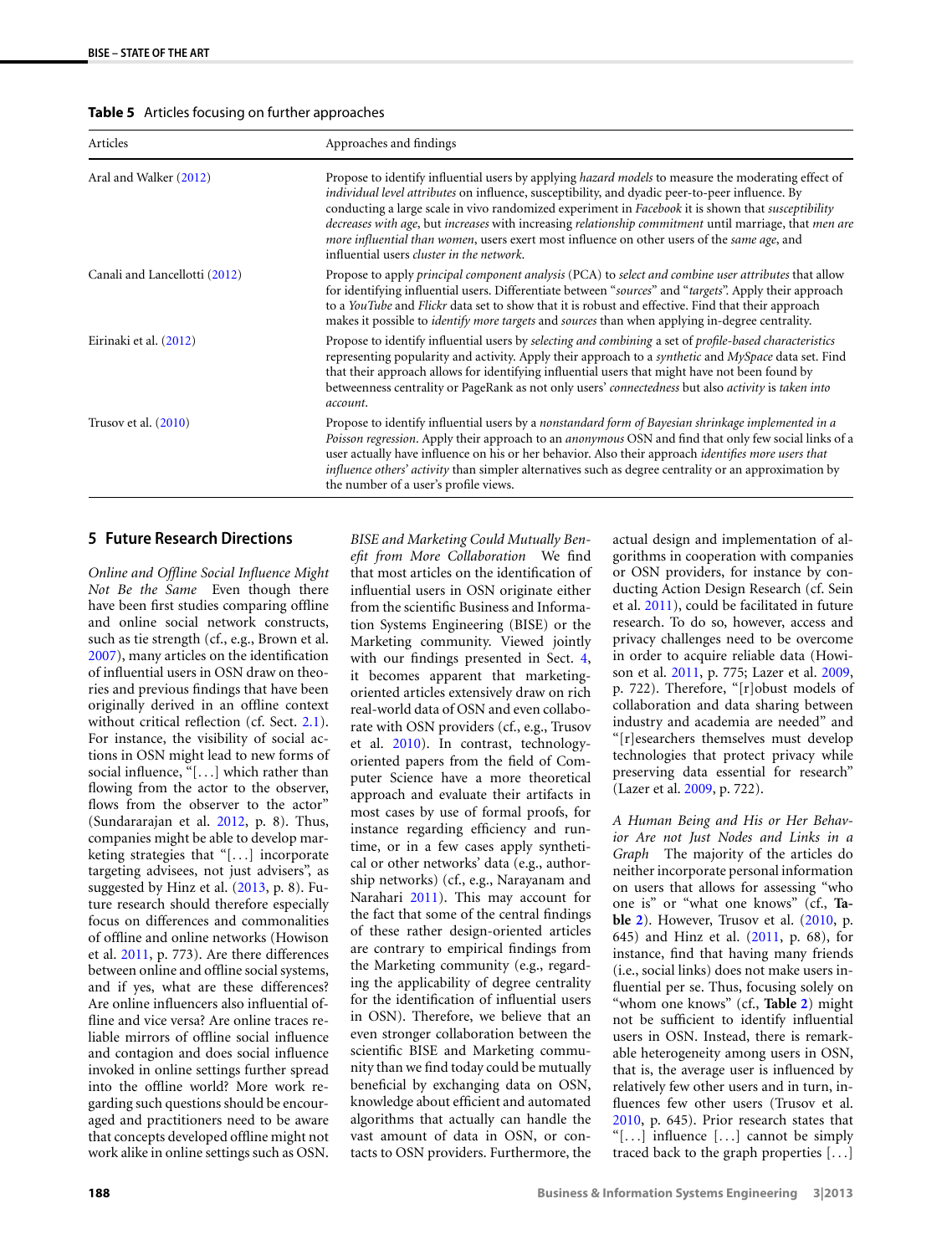but also depends on the personality and emotions of the human being behind it" (Quercia et al. [2011,](#page-14-42) p. 1). Furthermore, it has been emphasized that social influence in OSN is not a "[*...*] unidimensional measure, but a combination of personal traits with social network positioning [*...*]" (Weimann [1991,](#page-14-28) p. 276). However, empirical studies of how individual attributes of users moderate social influence can hardly be found. A first study by Aral and Walker [\(2012\)](#page-11-3) finds that social influence and susceptibility of users heavily depends on the individual level attributes of users (e.g., age, gender). This is also confirmed by Katona et al. [\(2011](#page-13-11)), who find that some demographic variables are good predictors of adoption. On the other hand, social influence is often overestimated, as homophily actually accounts for a large share of social contagion (cf., Sect. [2.3\)](#page-3-0). Zhang et al. [\(2011](#page-14-37)) emphasize that the identification of influential users also depends on users' preferences for specific topics as the diffusion of information differs among topics (cf., e.g., Saito et al. [2009,](#page-14-43) [2010](#page-14-44)). Thus, practitioners targeting influential users in OSN should take into account not only the specific characteristics of the users but also of their advertised products and services. We consequently believe that more research is needed to investigate the relationships between the personal and social factors of influential users, the distribution of these factors across users, and the homophily in the formation of social and activity links in OSN. With respect to these links, also questions regarding the selection and combination of different link types (e.g., social and activity links), their intensity (e.g., denoted by weights based on the number of communication activities, cf. Heidemann et al. [2010\)](#page-13-48), and the role of missing links (e.g., does the absence of traces for a link in the data set under consideration provide evidence for the absence of social influence?) should be addressed in more detail in future research (Howison et al. [2011\)](#page-13-12).

*Not Just Positive Information Might Be Propagated* Except for the article by Ma et al. [\(2008\)](#page-13-53) (cf. **Table [4](#page-8-0)**), none of the analyzed articles explicitly models the diffusion of positive *and* negative information in OSN. However, prior research on word-of-mouth in general found that negative word-of-mouth is more likely and stronger than positive word-of-mouth (Anderson [1998](#page-11-5); Bone

[1995](#page-12-38)): While on average dissatisfied customers can be expected to tell eleven persons, satisfied ones only tell about five persons about their experiences (Heskett et al. [1997\)](#page-13-55). Thus, negative wordof-mouth is about twice as likely as positive word-of-mouth (Mangold et al. [1999](#page-13-56)). Also in an online context, Chevalier and Mayzlin ([2006](#page-12-39)) found that the impact of a negative review on sales was greater than the impact of a positive one, and Berger and Milkman [\(2012](#page-12-40)) showed that content provoking negative emotions such as anger or anxiety tended to be exceptionally viral. Therefore, practitioners need to be aware that targeting influential users in OSN can also incorporate a certain risk of negative information diffusion. In order to better understand the role of influential users propagating negative information in OSN, future research should also develop diffusion models that incorporate a certain degree of (influential) users that do not solely spread positive information.

*The One Who Leads Might not Follow* Most of the discussed approaches (cf. Sect. [4](#page-5-0)) try to identify the most influential users that should be targeted in order to maximize the impact of a marketing campaign. However, as Watts and Dodds ([2007,](#page-14-27) p. 442) state, "[*...*] it is generally the case that most social change is driven not by influentials but by easily influenced individuals influencing other easily influenced individuals". Aral and Walker [\(2012](#page-11-3)) point out that the susceptibility hypothesis is for instance well represented in theoretical threshold-based models (cf. Sect. [2.3\)](#page-3-0), which are also used by some of the approaches discussed in Sect. [4](#page-5-0) (cf. **Table [4](#page-8-0)**). However, besides Aral and Walker [\(2012](#page-11-3)) and partly Canali and Lancellotti [\(2012\)](#page-12-37) as well as Trusov et al. ([2010\)](#page-14-36), none of the discussed articles analyzes the role of susceptibility in depth. Particularly behind the backdrop of the findings of Aral and Walker [\(2012\)](#page-11-3) outlined in Sect. [4,](#page-5-0) it still seems to be promising for practitioners to address influential users in OSN. Nevertheless, further research is needed to enrich our understanding of the role of susceptible users and their individual characteristics as well as their interplay with influential users in OSN (cf. e.g., Hinz et al. [2013](#page-13-6)).

*You Are not Alone* None of the discussed articles considers optimal seeding strategies in a competitive environment (cf.

Sect. [2.3](#page-3-0)). However, due to the sheer size and the high number of connections to other users in OSN, isolated diffusion processes may not be representative for reality. Furthermore, users in OSN are exposed to a tremendous amount of information (Canali and Lancellotti [2012,](#page-12-37) p. 29). This information overload may cause users in OSN to be less easily influenced as they simply cannot process all the information that they are exposed to (Hinz et al. [2011,](#page-13-1) p. 58). Therefore, practitioners need to be aware that competing marketing campaigns or information overload may diminish the effects of viral marketing campaigns. We believe that further research is needed to better understand the consequences of parallel (competing) viral marketing campaigns, for example regarding different products of one company or simultaneous marketing campaigns of different companies, and the impact of information overload.

*Degree Centrality Is not That Bad* Our analysis shows that most articles focusing on the solution of the influence maximization problem state that their approaches outperform simpler approximations such as degree centrality (cf. **Table [4](#page-8-0)**). However, this is in contrast to a number of articles which find that particularly users with high degree centrality scores (i.e., hubs) are in fact the influential users in OSN (cf. **Table [3](#page-6-1)**). This finding is also verified by Zhang et al. [\(2010\)](#page-14-39), who show that degree centralitybased algorithms often perform even better than greedy algorithms when approximating the optimal solution of the influence maximization problem. This might be due to richer information, which is incorporated in social graphs of OSN (Zhang et al. [2010\)](#page-14-39). In a similar context also Tang and Yang [\(2010](#page-14-45)) find that a simple degree centrality-based algorithm performs almost as well as a complex PageRank based approach. One explanation for these deviating results could be the different evaluation methods as outlined above. In line with related studies (e.g., Kiss and Bichler [2008](#page-13-37)) we find that degree centrality can be a reasonable measure for the identification of influential users in OSN. However, practitioners targeting users with high degree centrality scores need to be aware of further findings, which indicate that the influential power of users and susceptibility decrease with a rising number of contacts (e.g., Katona et al. [2011;](#page-13-11)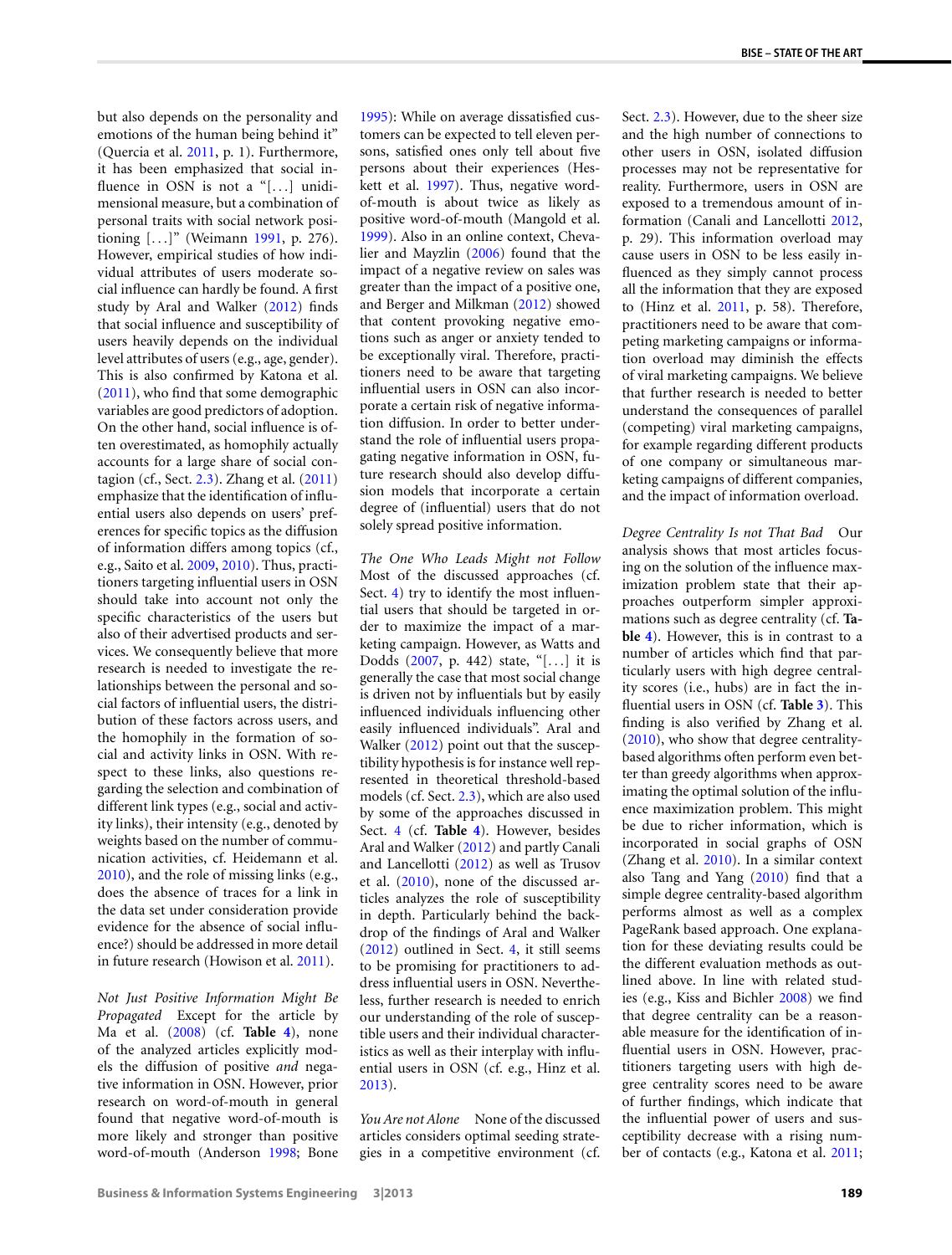Narayan et al. [2011\)](#page-13-3). Moreover, some articles show that users with high degree centrality scores do not have higher conversion rates due to a higher persuasiveness but are rather more active (e.g., Hinz et al. [2011;](#page-13-1) Iyengar et al. [2011b](#page-13-2)). Thus, further research on the optimal centrality of influential users, the actual role of social influence in OSN, and further validations using large-scale data from actual OSN should be encouraged.

*Methods, Diffusion Processes, and Network Properties Need to Be Aligned* As Lerman and Ghosh [\(2010\)](#page-13-52) point out, the diffusion of information is a nonconservative process. However, not only the diffusion process but also centrality measures make implicit assumptions about the nature of the diffusion process (Borgatti [2006\)](#page-12-22). Therefore, the actual underlying diffusion process affects the applied approaches (Ghosh et al. [2011](#page-13-57)), which hence need to be aligned accordingly. However, for instance Hinz et al. [\(2011](#page-13-1), p. 69) find that it is beneficial to target users with high betweenness centrality scores. This is a conservative centrality measure (Lerman and Ghosh [2010](#page-13-52)) applied in the context of viral marketing campaigns, whereby diffusion is usually considered as a nonconservative process (Ghosh et al. [2011](#page-13-57)). Furthermore, Narayanam and Narahari [\(2011](#page-13-54), p. 145) find that "[t]he presence of communities strongly affects the process of identifying influential nodes". This is in line with findings by Kimura et al. [\(2008](#page-13-58)), who found that certain community structures are strongly correlated with the greedy solution of their influence maximization problem under the IC model. Ilyas and Radha [\(2011](#page-13-49)) go one step further and identify users that form centrality maxima within influential neighborhoods. This is a promising approach for future research, as hardly only one single influential neighborhood exists in OSN with millions of users. Consequently, several users might have relatively low influence scores compared to the whole OSN, but relatively high influence scores within their relevant neighborhoods. Therefore, practitioners and researchers should carefully consider and align their applied methods and approaches to the underlying diffusion processes and network properties when identifying influential users in OSN (cf. Howison et al. [2011,](#page-13-12) p. 790 f.). However, since not all studies confirm the propositions of Lerman and Ghosh [\(2010\)](#page-13-52), further research should be encouraged to

achieve a deeper understanding about the interplay of centrality measures and diffusion processes.

*Efficiency and Validity Are Crucial* When taking a look at the articles focusing on the solution of the influence maximization problem by using diffusion models and solving them by (greedy) algorithms (cf., **Table [4](#page-8-0)**), it becomes apparent that the efficiency of the applied algorithms is a crucial success factor for their applicability in a real-world context (Saito et al. [2012](#page-14-38)). Therefore, as discussed above, solutions based on well-established centrality measures from SNA are often preferable, even though more sophisticated algorithms might be more accurate (cf., e.g., Zhang et al. [2011\)](#page-14-37). However, the application of SNA in new contexts such as OSN raises several challenges and corresponding validity issues (cf. Howison et al. [2011](#page-13-12) for an overview). For instance, building an activity graph requires the aggregation of activity links over time (cf., e.g., Heidemann et al. [2010](#page-13-48)). This might lead to "[*...*] networks with different structural properties than the network experienced by participants" (Howison et al. [2011,](#page-13-12) p. 784), which offers starting points for future research. All in all, practitioners and researchers need to be aware of the trade-off between high accuracy as well as validity and sufficient efficiency for large-scale data sets of OSN. Further research could thus also address questions of optimal levels of accuracy and efficiency from an economical perspective when identifying influential users for marketing purposes in OSN.

## <span id="page-11-0"></span>**6 Conclusion**

Who will lead and who will follow? The question of identifying those people who mobilize and propagate influence in networks and society in the most effective way has been intensively analyzed in different research streams over the last decades. Along with the explosive growth of OSN, related changes regarding access and availability of user data, a decreasing impact of traditional marketing techniques, and changes in customer behavior, a great deal of attention was paid to identifying influential users in OSN in recent years. With this context at hand, we focused on identifying relevant publications by means of a structured literature search in order to analyze, synthesize, and assess applied characteristics of and methods for identifying influential users in OSN. It is hoped that the results can stimulate and guide future research in the field.

However, our findings are also subject to limitations: First, although we conducted a broad and structured database search, there is still a certain chance that not all relevant articles have been identified. Furthermore, we selected appropriate search terms derived from literature, but nevertheless additional phrases might have also uncovered a few more relevant papers. Second, due to our focus on OSN we excluded articles that analyze content-oriented sites such as Twitter or YouTube. Thus, our perspective is narrowed and certain approaches and findings that have only been researched on such sites are not considered. Future research could build upon the presented findings, first extending the analysis to also content-oriented sites and second investigating commonalities and differences regarding the identification of influential users in content-oriented sites and OSN. Additionally, the focus on influential users in OSN could in the future be broadened in order to discuss also commonalities and differences of social influence in online and offline settings. Further research might therefore apply a broader definition of OSN and also incorporate studies on offline networks. Besides these limitations, we hope that our findings help interested parties from BISE, Marketing, and beyond to obtain a first overview and better understanding of the body of knowledge regarding the identification of influential users in OSN. Additionally, we hope to have provided directions for future research in this field.

## <span id="page-11-5"></span><span id="page-11-4"></span><span id="page-11-3"></span>**References**

- <span id="page-11-1"></span>Anderson EW (1998) Customer satisfaction and word of mouth. Journal of Service Research 1(1):5–17
- <span id="page-11-2"></span>Aral S, Muchnika L, Sundararajana A (2009) Distinguishing influence-based contagion from homophily-driven diffusion in dynamic networks. In: Proc of the national academy of sciences of the United States of America, vol 106, pp 21544–21549
- Aral S, Walker D (2012) Identifying influential and susceptible members of social networks. Science 337(6092):337–341
- Arndt J (1967) Role of product-related conversations in the diffusion of a new product. Journal of Marketing Research 4(3):291– 295
- Asch SE (1951) Effects of group pressure upon the modification and distortion of judgment. In: Guetzkow H (ed) Groups, leadership and men. Carnegie Press, Pittsburgh, pp 177–190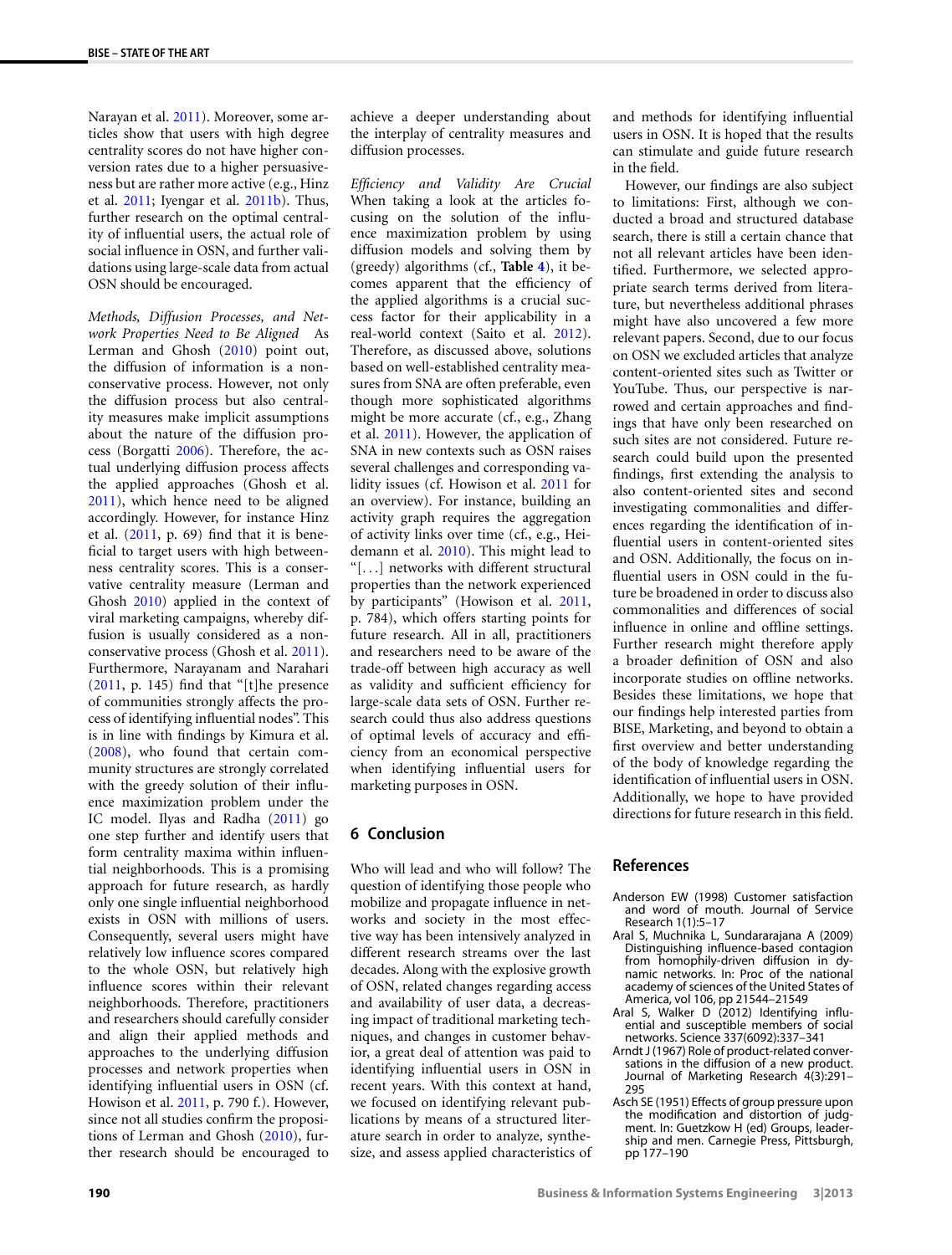- <span id="page-12-33"></span><span id="page-12-19"></span><span id="page-12-15"></span><span id="page-12-5"></span>Bampo M, Ewing MT, Mather DR, Stewart D, Wallace M (2008) The effect of the social structure of digital networks on viral marketing performance. Information Systems Research 19(3):273–290
- <span id="page-12-11"></span>Bandara W, Miskon S, Fielt E (2011) A systematic, tool-supported method for conducting literature reviews in information systems. In: Proc 19th European conference on information systems, Helsinki, paper 221
- <span id="page-12-12"></span><span id="page-12-10"></span>Barabási A-L (2003) Linked: how everything is connected to everything else and what it means. Plume, New York
- Bass FM (1969) A new product growth model for consumer durables. Management Science 15(5):215–227
- <span id="page-12-40"></span>Beal GM, Bohlen JM (1955) How farm people accept new ideas. In: Cooperative extension service report 15, Ames, Iowa
- <span id="page-12-31"></span>Beal GM, Bohlen JM (1957) The diffusion process. In: Cooperative extension service report 18, Ames, Iowa
- <span id="page-12-27"></span>Beer D (2008) Social network(ing) sites... revisiting the story so far: a response to Danah Boyd & Nicole Ellison. Journal of Computer-Mediated Communication 13(2):516–529
- <span id="page-12-26"></span>Berger J, Milkman KL (2012) What makes online content viral? Journal of Marketing Research 49(2):192–205
- <span id="page-12-3"></span>Bharathi S, Kempe D, Salek M (2007) Competitive influence maximization in social networks. In: Proc 3rd international workshop on Internet and network economics, San Diego, pp 306–311
- <span id="page-12-38"></span>Bolland JM (1988) Sorting out centrality: an analysis of the performance of four centrality models in real and simulated networks. Social Networks 10(3):233–253
- <span id="page-12-22"></span>Bonacich P (1972) Factoring and weighting approaches to status scores and clique identification. Journal of Mathematical Sociology 2(1):113–120
- <span id="page-12-9"></span>Bonchi F, Castillo C, Gionis A, Jaimes A (2011) Social network analysis and mining for business applications. ACM Transactions on Intelligent Systems and Technology 2(3):1–37
- <span id="page-12-7"></span>Bone PF (1995) Word-of-mouth effects on short-term and long-term product judgments. Journal of Business Research 32(3):213–223
- <span id="page-12-20"></span>Borgatti SP (2006) Identifying sets of key players in a social network. Computational & Mathematical Organization Theory 12(1):21–34
- <span id="page-12-14"></span>Boyd DM, Ellison NB (2007) Social network sites: definition, history, and scholarship. Journal of Computer-Mediated Communication 13(1):210–230
- <span id="page-12-21"></span>Brown J, Broderick AJ, Lee N (2007) Word of mouth communication within online communities: conceptualizing the online social network. Journal of Interactive Marketing 21(3):2–20
- <span id="page-12-37"></span>Brown J, Reingen P (1987) Social ties and word-of-mouth referral behavior. Journal of Consumer Research 14(3):350–362
- <span id="page-12-32"></span>Burt RS (1987) Social contagion and innovation: cohesion versus structural equivalence. American Journal of Sociology 92(6):1287–1335
- Burt RS (1992) Structural holes. Harvard University Press, Cambridge
- Canali C, Lancellotti R (2012) A quantitative methodology based on component analysis to identify key users in social networks. International Journal of Social Network Mining 1(1):27–50
- Carnes T, Nagarajan C, Wild SM, Van Zuylen A (2007) Maximizing influence in a competitive social network: a follower's perspective. In: Proc 9th international conference

<span id="page-12-36"></span><span id="page-12-29"></span>on electronic commerce, Minneapolis, pp 351–360

- <span id="page-12-1"></span>Cha M, Haddadi H, Benevenuto F, Gummadi KP (2010) Measuring user influence in Twitter: the million follower fallacy. In: Proc 4th annual conference on weblogs and social media, Barcelona, pp 10–17
- <span id="page-12-39"></span><span id="page-12-0"></span>Chen W, Wang Y, Yang S (2009) Efficient influence maximization in social networks. In: Proc 15th ACM SIGKDD international conference on knowledge discovery and data mining, New York, pp 199–208
- <span id="page-12-13"></span>Chen Y, Xie J (2008) Online consumer review: word-of-mouth as a new element of marketing communication mix. Management Science 54(3):477–491
- <span id="page-12-34"></span>Chevalier JA, Mayzlin D (2006) The effect of word of mouth on sales: online book reviews. Journal of Marketing Research 43(3):345–354
- <span id="page-12-4"></span>Clemons EK (2009) The complex problem of monetizing virtual electronic social networks. Decision Support Systems 48(1):46– 56
- <span id="page-12-17"></span>Coleman JS, Katz E, Menzel H (1966) Medical innovation, a diffusion study. Bobbs-Merrill, New York
- <span id="page-12-28"></span>Cooper HM (1998) Synthesizing research: a guide for literature review. Sage Publications, Thousand Oak
- Corey LG (1971) People who claim to be opinion leaders: identifying their characteristics by self-report. Journal of Marketing 35(4):48–63
- <span id="page-12-8"></span>Deutsch M, Gerard HB (1955) A study of normative and informational social influences upon individual judgment. The Journal of Abnormal and Social Psychology 51(3):629–636
- <span id="page-12-35"></span><span id="page-12-2"></span>Domingos P, Richardson M (2001) Mining the network value of customers. In: Proc 7th ACM SIGKDD international conference on knowledge discovery and data mining, San Francisco, pp 57–66
- Eccleston D, Griseri L (2008) How does web 2.0 stretch traditional influencing patterns? International Journal of Market Research 50(5):591–661
- <span id="page-12-30"></span><span id="page-12-6"></span>Eirinaki M, Monga SPS, Sundaram S (2012) Identification of influential social networkers. International Journal of Web Based Communities 8(2):136–158
- <span id="page-12-24"></span>Erchul WP, Raven BH (1997) Social power in school consultation: a contemporary view of French and Raven's bases of power model. Journal of School Psychology 35(2):137–171
- <span id="page-12-16"></span>Even-Dar E, Shapira A (2011) A note on maximizing the spread of influence in social networks. Information Processing Letters 111(4):184–187
- <span id="page-12-23"></span>Facebook (2012) One billion fact sheet. [http://newsroom.fb.com/imagelibrary/](http://newsroom.fb.com/imagelibrary/downloadmedia.ashx?MediaDetailsID=4227&SizeId=-1) [downloadmedia.ashx?MediaDetailsID=](http://newsroom.fb.com/imagelibrary/downloadmedia.ashx?MediaDetailsID=4227&SizeId=-1) [4227&SizeId=-1.](http://newsroom.fb.com/imagelibrary/downloadmedia.ashx?MediaDetailsID=4227&SizeId=-1) Accessed 2012-10-27
- <span id="page-12-25"></span>Freeman LC (1979) Centrality in social networks: conceptual clarification. Social Networks 1(3):215–239
- <span id="page-12-18"></span>French JRP, Raven BH (1959) The bases of social power. In: Cartwright D (ed) Studies in social power. Institute for Social Research, Ann Arbor, pp 150–167
- Friedkin NE (1991) Theoretical foundations for centrality measures. American Journal of Sociology 96(6):1478–1504
- Galeotti A, Goyal S (2009) Influencing the influencers: a theory of strategic diffusion. RAND Journal of Economics 40(3):509–532
- Garg R, Smith MD, Telang R (2011) Measuring information diffusion in an online community. Journal of Management Information Systems 28(2):11–38

#### **Abstract**

**Florian Probst, Laura Grosswiele, Regina Pfleger**

## **Who will lead and who will follow: Identifying Influential Users in Online Social Networks**

#### **A Critical Review and Future Research Directions**

Along with the explosive growth of the phenomenon Online Social Networks (OSN), identifying influential users in OSN has received a great deal of attention in recent years. However, the development of practical approaches for identifying them is still in its infancy. By means of a structured literature review, the authors analyze and synthesize the publications particularly from two perspectives. From a research perspective, they find that existing approaches mostly build on users' connectivity and activity but hardly consider further characteristics of influential users. Moreover, they outline two major research streams. It becomes apparent that most marketing-oriented articles draw on real-world data of OSN, while more technology-oriented papers rather have a theoretical approach and mostly evaluate their artifacts by means of formal proofs. The authors find that a stronger collaboration between the scientific Business and Information Systems Engineering (BISE) and Marketing communities could be mutually beneficial. With respect to a practitioner's perspective, they compile advice on the practical application of approaches for the identification of influential users. It is hoped that the results can stimulate and guide future research.

**Keywords:** Viral marketing, Information diffusion, Word-of-mouth, Influence, Contagion, Influentials, Literature review, Online social networks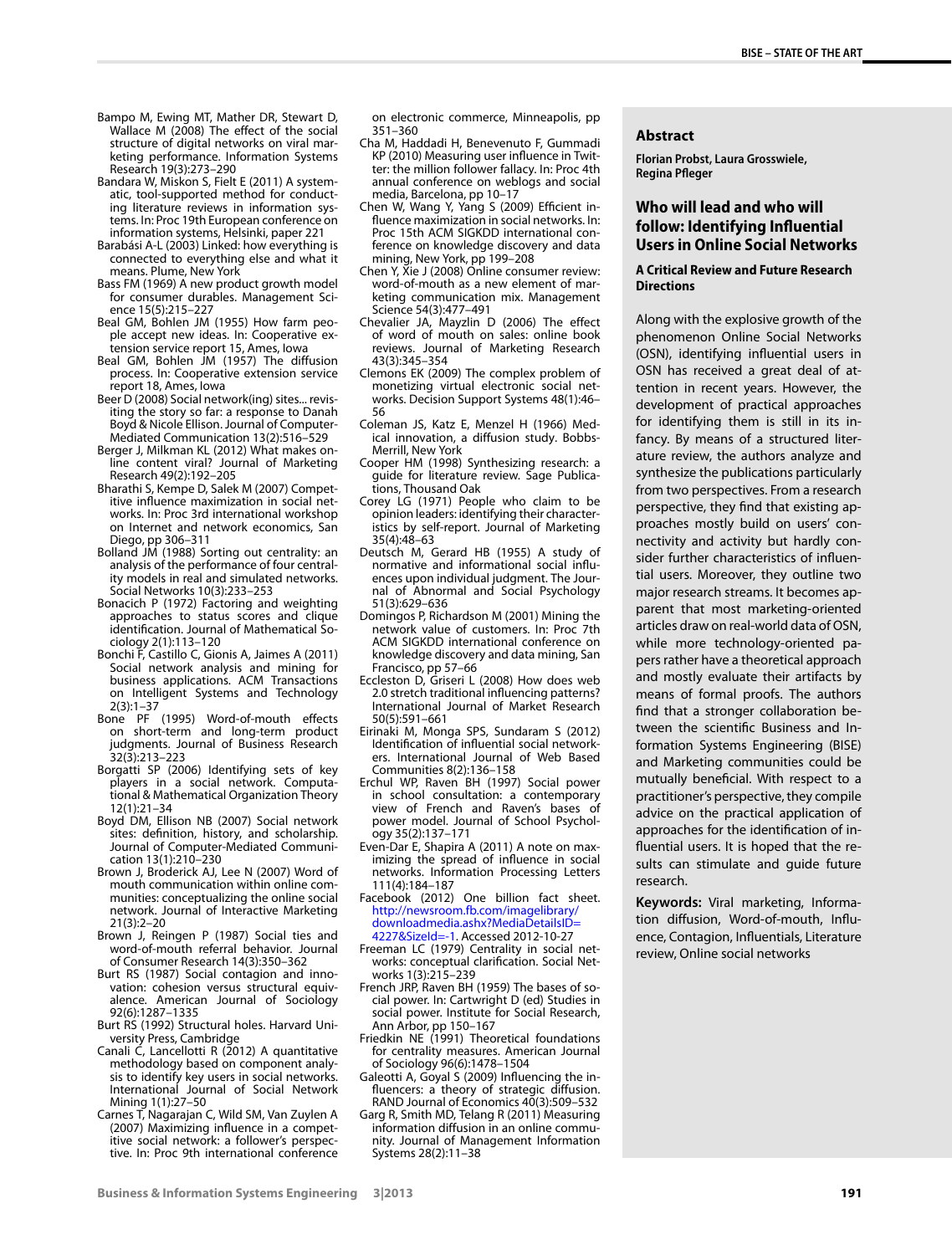- <span id="page-13-57"></span><span id="page-13-35"></span><span id="page-13-28"></span><span id="page-13-4"></span>Ghosh R, Lerman K, Surachawala T, Voevodski K, Teng SH (2011) Non-conservative diffusion and its application to social network analysis. <http://arxiv.org/abs/1102.4639v3>. Accessed 2012-10-20
- <span id="page-13-23"></span>Gladwell M (2000) The tipping point: how little things can make a big difference. Abacus Books, London
- <span id="page-13-5"></span>Godes D, Mayzlin D (2004) Using online conversations to study word-of-mouth communication. Marketing Science 23(4):545– 560
- <span id="page-13-21"></span>Godes D, Mayzlin D (2009) Firm-created wordof-mouth communication: evidence from a field test. Marketing Science 28(4):721–739
- <span id="page-13-36"></span>Godes D, Mayzlin D, Chen Y, Das S, Dellarocas C, Pfeiffer B, Libai B, Sen S, Shi M, Verlegh P (2005) The firm's management of social interactions. Marketing Letters 16(3/4):415–428
- <span id="page-13-25"></span>Goldenberg J, Han S, Lehmann D, Hong J (2009) The role of hubs in the adoption process. Journal of Marketing 73(2):1–13
- <span id="page-13-42"></span>Goldenberg J, Libai B, Muller E (2010) The chilling effect of network externalities. International Journal of Research in Marketing 27(1):4–15
- <span id="page-13-27"></span>Granovetter MS (1973) The strength of weak ties. American Journal of Sociology 78(6):1360–1380
- Granovetter MS (1978) Threshold models of collective behavior. American Journal of Sociology 83(6):1420–1443
- <span id="page-13-48"></span>Hanneman RA, Riddle M (2005) Introduction to social network methods. University of California, Riverside. [http://](http://www.faculty.ucr.edu/~hanneman/nettext/) [www.faculty.ucr.edu/](http://www.faculty.ucr.edu/~hanneman/nettext/)~hanneman/nettext/. Accessed 2012-06-25
- <span id="page-13-14"></span>Hartmann WR, Manchanda P, Nair H, Bothner M, Doods P, Godes D, Hosanagar K, Tucker C (2008) Modeling social interactions: identification, empirical methods and policy implications. Marketing Letters 19(3):287– 304
- <span id="page-13-55"></span><span id="page-13-9"></span>Heidemann J, Klier M, Probst F (2010) Identifying key users in online social networks: a PageRank based approach. In: Proc international conference of information systems, St. Louis, paper 79
- <span id="page-13-6"></span>Heidemann J, Klier M, Probst F (2012) Online social networks: a survey of a global phenomenon. Computer Networks 56(18):3866–3878
- <span id="page-13-1"></span>Heskett JL, Sasser WE, Schlesinger LA (1997) The service profit chain. The Free Press, New York
- <span id="page-13-41"></span>Hill S, Provost F, Volinsky C (2006) Network-<br>based marketing: identifying likely based marketing: identifying likely adopters via consumer networks. Statistical Science 21(2):256–276
- <span id="page-13-12"></span>Hinz O, Schulze C, Takac C (2013) New product adoption in social networks: why direction matters. Journal of Business Research (in press)
- <span id="page-13-39"></span>Hinz O, Skiera B, Barrot C, Becker JU (2011) Seeding strategies for viral marketing: an empirical comparison. Journal of Marketing 75(6):55–71
- <span id="page-13-49"></span>Hinz O, Spann M (2008) The impact of information diffusion on bidding behavior in secret reserve price auctions. Information Systems Research 19(3):351–368
- Howison J, Wiggins A, Crowston K (2011) Validity issues in the user of social network analysis with digital trace data. Journal of the Association for Information Systems 12(12):767–797
- Iacobucci D (1996) Networks in marketing. Sage Publications, Thousand Oaks
- Ilyas MU, Radha H (2011) Identifying influential nodes in online social networks using principal component centrality. In: Proc

<span id="page-13-7"></span>international conference on communications, Budapest, pp 1–5

- <span id="page-13-11"></span><span id="page-13-2"></span><span id="page-13-0"></span>Iyengar R, Van den Bulte C, Choi J (2011a) Distinguishing between drivers of social contagion: Insights from combining social network and co-location data. Working paper at the Wharton school of the university of Pennsylvania, Philadelphia
- <span id="page-13-24"></span>Iyengar R, Van den Bulte C, Valente TW (2011b) Opinion leadership and social contagion in new product diffusion. Marketing Science 30(2):195–212
- <span id="page-13-26"></span>Katona Z, Zubcsek S, Sarvary M (2011) Network effects and personal influences: the diffusion of an online social network. Journal of Marketing Research 48(3):425–443
- <span id="page-13-45"></span>Katz E (1957) The two-step flow of communication: an up-to-date report on an hypothesis. Public Opinion Quarterly 21(1):61–78
- <span id="page-13-50"></span>Katz E, Lazarsfeld PF (1955) Personal influence: the part played by people in the flow of mass communications. Transaction Publishers, New Brunswick
- Katz ML, Shapiro C (1994) Systems competition and network effects. The Journal of Economic Perspectives 8(2):93–115
- <span id="page-13-51"></span>Kempe D, Kleinberg J, Tardos E (2003) Maximizing the spread of influence through a social network. In: Proc 9th ACM SIGKDD international conference on knowledge discovery and data mining, New York, pp 137–146
- <span id="page-13-58"></span>Kim ES, Han SS (2009) An analytical way to find influencers on social networks and validate their effects in disseminating social games. In: Proc international conference on advances in social network analysis and mining, Athens, pp 41–46
- <span id="page-13-37"></span>Kimura M, Saito K, Nakano R (2007) Extracting influential nodes for information diffusion on a social network. In: Proc 22nd national conference on artificial intelligence, Vancouver, pp 1371–1376
- <span id="page-13-16"></span><span id="page-13-15"></span>Kimura M, Yamakawa K, Saito K, Motoda H (2008) Community analysis of influential nodes for information diffusion on a social network. In: IEEE international joint conference on neural networks, Hong Kong, pp 1358–1363
- <span id="page-13-40"></span>Kiss C, Bichler M (2008) Identification of influencers – measuring influence in customer networks. Decision Support Systems 46(1):233–253
- <span id="page-13-17"></span>Kossinets G, Watts DJ (2006) Empirical analysis of an evolving social network. Science 311(5757):88–90
- Laine MSS, Ercal G, Bo L (2011) User groups in social networks: an experimental study on YouTube. In: Proc 44th Hawaii international conference on system sciences, Kauai, pp  $1 - 10$
- <span id="page-13-52"></span>Landherr A, Friedl B, Heidemann J (2010) A critical review of centrality measures in social networks. Business & Information Systems Engineering 2(6):371–385
- <span id="page-13-46"></span>Lazer D, Pentland A, Adamic L, Aral S, Barabási A-L, Brewer D, Christakis N, Contractor N, Fowler J, Guttmann M, Jebara T, King G, Macy M, Roy D, Alstyne MV (2009) Computational social science. Science 323(5915):721–723
- <span id="page-13-47"></span>Lerman K, Ghosh R (2010) Information contagion: an empirical study of the spread of news on Digg and Twitter social networks. In: Proc 4th international AAAI conference on weblogs and social media, Washington DC, pp 90–97
- Leskovec J, Adamic LA, Hubermann BA (2007) The dynamics of viral marketing. ACM Transactions on the Web 1(1):5
- Levy Y, Ellis TJ (2006) A systems approach to conduct an effective literature review in

<span id="page-13-44"></span><span id="page-13-8"></span>support of information systems research. Informing Science Journal 9:181–212

- <span id="page-13-53"></span>Libai B, Bolton R, Buegel MS, De Ruyter K, Goetz O, Risselada H, Stephen AT (2010) Customer-to-customer interactions: broadening the scope of word of mouth research. Journal of Service Research 13(3):267–282
- <span id="page-13-20"></span>Liu X, Bollen J, Nelson ML, Van De Sompel H (2005) Co-authorship networks in the digital library research community. Information Processing & Management 41(6):1462–1480
- <span id="page-13-56"></span><span id="page-13-34"></span>Ma H, Yang H, Lyu MR, King I (2008) Mining social networks using heat diffusion processes for marketing candidates selection. In: Proc 17th ACM conference on information and knowledge management, Napa Valley, pp 233–242
- <span id="page-13-19"></span>Mahajan V, Muller E (1979) Innovation diffusion and new product growth models in marketing. Journal of Marketing 43(4):55– 68
- <span id="page-13-31"></span>Manchanda P, Xie Y, Youn N (2008) The role of targeted communication and contagion in product adoption. Marketing Science 27(6):961–976
- <span id="page-13-32"></span>Mangold WG, Miller F, Brockway GR (1999) Word-of-mouth communication in the service marketplace. Journal of Services Marketing 13(1):73–89
- <span id="page-13-29"></span>Mansfield E (1961) Technical change and the rate of imitation. Econometrica 29(4):741– 766
- <span id="page-13-22"></span>Manski CF (1993) Identification of endogenous social effects: the reflection problem. The Review of Economic Studies 60(3):531-542
- <span id="page-13-33"></span>Manski CF (2000) Economic analysis of social interactions. Journal of Economic Perspectives 14(3):115–136
- <span id="page-13-18"></span>McPherson M, Smith-Lovin L, Cook JM (2001) Birds of a feather: homophily in social networks. Annual Review of Sociology 27:415– 444
- <span id="page-13-30"></span>Mintzberg H (1983) Power in and around organizations. Prentice-Hall, Englewood Cliffs
- <span id="page-13-3"></span>Moffitt R (2001) Policy interventions, lowlevel equilibria, and social interactions. In: Durlauf SN, Young HP (eds) Social dynamics. MIT Press, Cambridge, pp 45–82
- <span id="page-13-54"></span>Moreno JL (1934) Who shall survive. Beacon House, New York
- Nair HS, Manchanda P, Bhatia T (2010) Asymmetric social interactions in physician prescription behavior: the role of opinion leaders. Journal of Marketing Research 47(5):883–895
- <span id="page-13-43"></span><span id="page-13-10"></span>Narayan V, Rao VR, Saunders C (2011) How peer influence affects attribute preferences: a Bayesian updating mechanism. Marketing Science 30(2):368–384
- <span id="page-13-38"></span>Narayanam R, Narahari Y (2011) A Shapley value-based approach to discover influential nodes in social networks. IEEE Transactions on Automation Science and Engineering 8(1):130–147
- <span id="page-13-13"></span>Newman MEJ (2003) The structure and function of complex networks. SIAM Review 45(2):167–256
- Nitzan I, Libai B (2011) Social effects on customer retention. Journal of Marketing 75(6):24–38
- Oinas-Kukkonen H, Lyytinen K, Yoo Y (2010) Social networks and information systems: ongoing and future research streams. Journal of the Association for Information Systems 11(2):61–68
- Pallis G, Zeinalipour-Yazti D, Dikaiakos MD (2011) Online social networks: status and trends. In: Vakali A, Jain LC (eds) New direc-